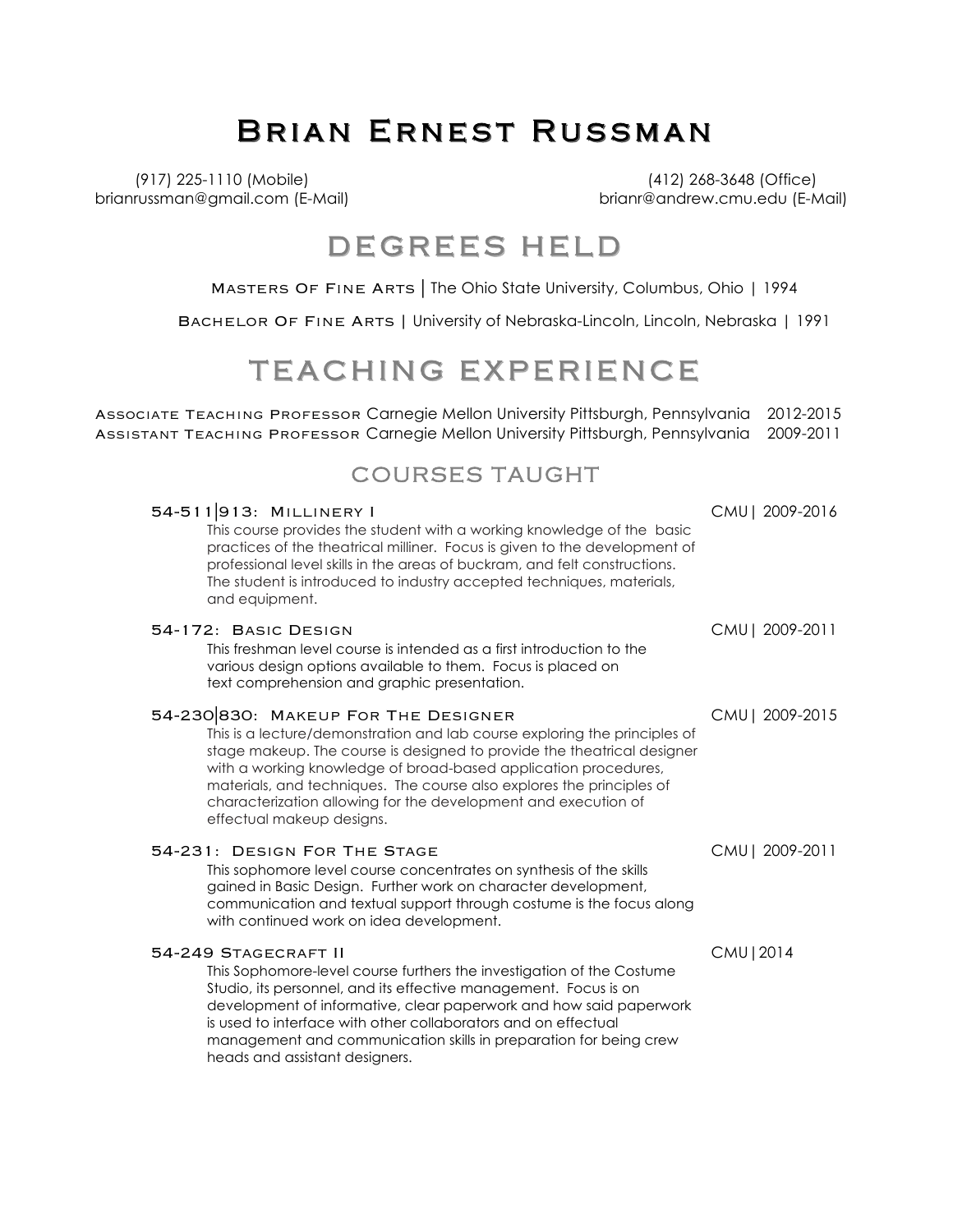| BRIAN ERNEST RUSSMAN   Vitae                                                                                                                                                                                                                                                                                                                                                                                | Page Two        |
|-------------------------------------------------------------------------------------------------------------------------------------------------------------------------------------------------------------------------------------------------------------------------------------------------------------------------------------------------------------------------------------------------------------|-----------------|
| 54-274826: COSTUME MANAGEMENT-MINI<br>This mini course focuses on the fundamentals of organizational<br>paperwork surrounding costume production and basic operational<br>protocol. The evolution of this paperwork and its usefulness in multiple<br>professional applications is covered.                                                                                                                 | CMU   2010-2015 |
| 54-293 294: MAKEUP FOR PERFORMERS<br><b>MALE AND FEMALE SECTIONS</b><br>This course introduces performers to the principles and techniques of<br>stage makeup. Emphasis is placed on synthetic comprehension of<br>information and support of acting/character choices through makeup<br>application.                                                                                                       | CMU   2009-2013 |
| 54-346: INTRODUCTION TO COSTUME CONSTRUCTION<br>This course is designed to provide an intermediate level of training in the<br>area of clothing construction. Students learn how to read patterns,<br>prepare and cut fabric appropriately for construction purposes, and<br>complete a garment employing necessary finishing techniques. Basic<br>flat-pattern and tailoring techniques are also explored. | CMU   2014-2016 |
| 54-512: FABRIC PAINTING<br>Students gain an understanding of the products and techniques<br>involved in a broad range of fabric painting processes as well as<br>pattern development and creation of registered yardage and how<br>these can enhance the theatrical costume product.                                                                                                                        | CMU   2009-2015 |
| 54-513914: MILLINERY II<br>This course continues the explorations begun in Millinery I. The student<br>undergoes advanced exercises in straw, wire frames, block making and<br>non-traditional millinery materials. Continued emphasis is given to<br>developing professional level skills and assimilation of advanced theories.                                                                           | CMU   2010-2016 |
| 54-533833: THE ART OF AGEING AND DISTRESSING-MINI<br>This mini course examines the art of ageing clothing for the stage and film<br>through exploration of techniques, products and equipment employed<br>to effectively break down garments and accessories.                                                                                                                                               | CMU   2009-2013 |
| 54-534 932: THEATRICAL FOOTWEAR-MINI<br>This mini course serves to explore the world of footwear. The anatomy<br>of the shoe, modification of existing footwear and the art and creation<br>of custom footwear for the stage is covered.                                                                                                                                                                    | CMU   2010-2014 |
| 54-535: FABRIC MODIFICATION-MINI<br>This mini course introduces the student to fabric modification techniques<br>beyond the application of paint and dye. Techniques such as tambour,<br>embroidery, trapunto, appliqué, devoré, silicone extrusion, and felting are<br>covered.                                                                                                                            | CMU   2010-2016 |
| 54-536: MASK MAKING-MINI<br>This mini course opens the world of mask creation to the adventurous<br>student. A broad range of techniques are touched upon and explored<br>allowing students to pick and choose those processes which appeal to<br>their aesthetic and apply to their needs.                                                                                                                 | CMU   2011-2015 |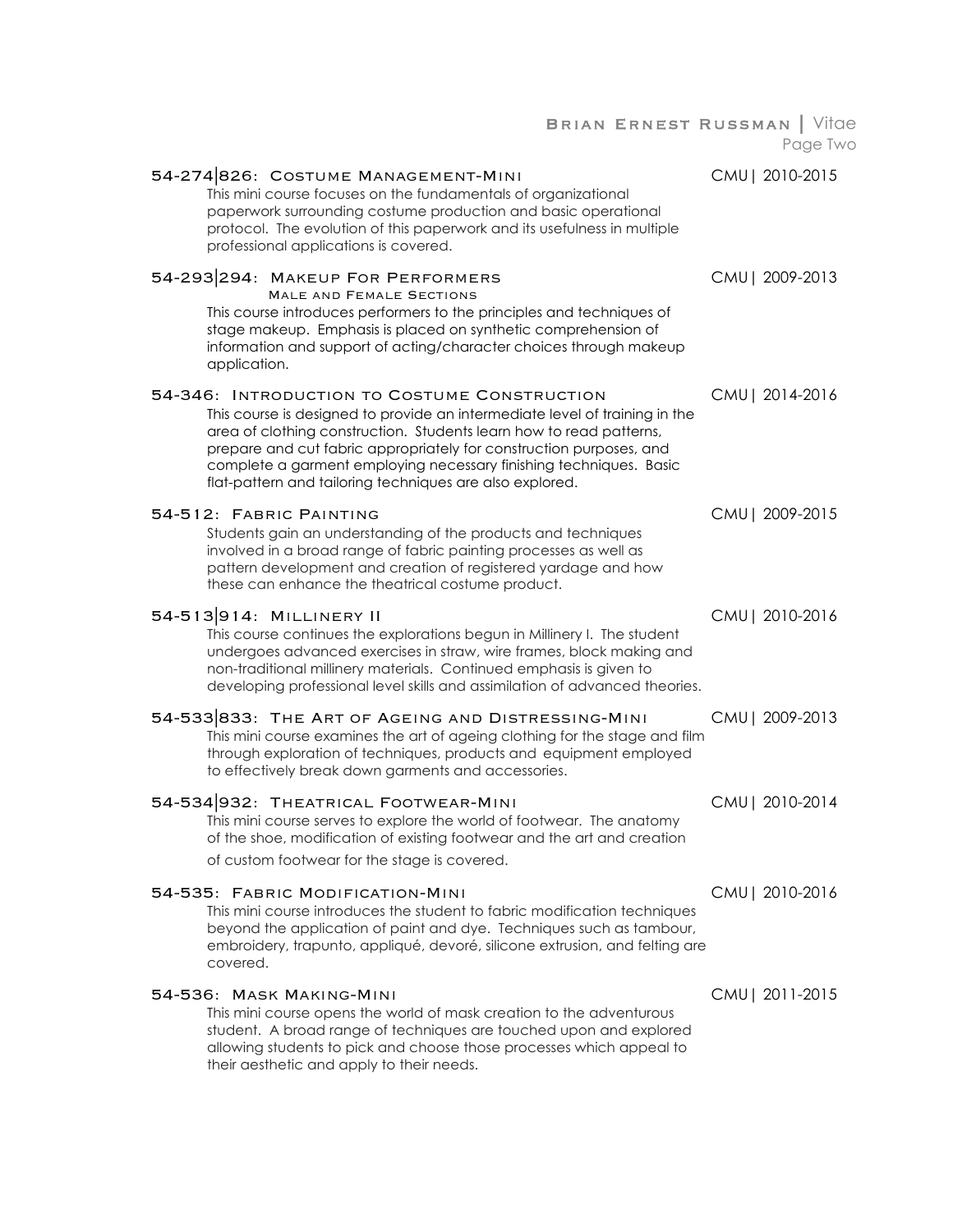Brian Ernest Russman | Vitae Page Three 54-537|937: Theatrical Jewelry Making-Mini CMU| 2010-2014 This course introduces the student to basic jewelry making techniques and materials. There is a wide variety of exploration both traditional and non-traditional in nature. 54-538: Mold Making and Casting-Mini CMU | 2012-2015 Alginate, silicone, latex, resin, UltraCal, thermo-formable and other materials are covered in this wide exploration of the molding and casting processes and their myriad application to theatrical costume situations. 54-539|845: Fabric Dyeing CMU| 2010-2014 This course is designed to provide an introductory level of instruction in a broad range of fabric dyeing techniques. Students gain an understanding of the products available for use, how to match the appropriate product to the demands of the project, and the skills necessary to manipulate the process to achieve the desired results. Students not only exercise their fabric dyeing skills but also gain a facility for dye manipulation as well as honing their understanding of color theory. 54-591|773: Couture Sewing Techniques CMU| 2010-2016 This course introduces the student to advanced sewing techniques used in the creation of both fashion and theatrical clothing. 54-592|774: Theatrical Armor Creation-Mini CMU| 2010-2015 This mini course introduces the student to the world of armor creation for the stage. Techniques covered range from traditional to revolutionary and provide the student with a breadth of possibilities geared toward solving the general conundrum of successful armor for the theatrical production. Instructor Carnegie Mellon University Pre-College Program CMU| 2010 This was a six-week intensive investigating the options available to those interested in Costume Design. Exploration in the areas of makeup, draping, fabric modification and wardrobe was conducted. Instructor Carnegie Mellon University Pre-College Program CMU| 2009 This was a six-week intensive on basic sewing skills. Students left the course with a basic skills notebook and a self-made tote bag. VISITING LECTURER University of North Carolina Chapel Hill, North Carolina 1995-1997<br>Staff University of North Carolina Chapel Hill, North Carolina 1994-1995 STAFF **Initially STAFF** University of North Carolina Chapel Hill, North Carolina COURSES TAUGHT DRAM 64.01: TECHNICAL METHODS IN COSTUME UNC | 1994-96 This undergraduate course focused on an introduction to the costume studio, its principles and practices. Students were taught basic hand stitches and machine sewing skills. Employing learned skills through the construction of a self-selected garment completed the course.

I created an instructional packet that was used as a text and reference for the course.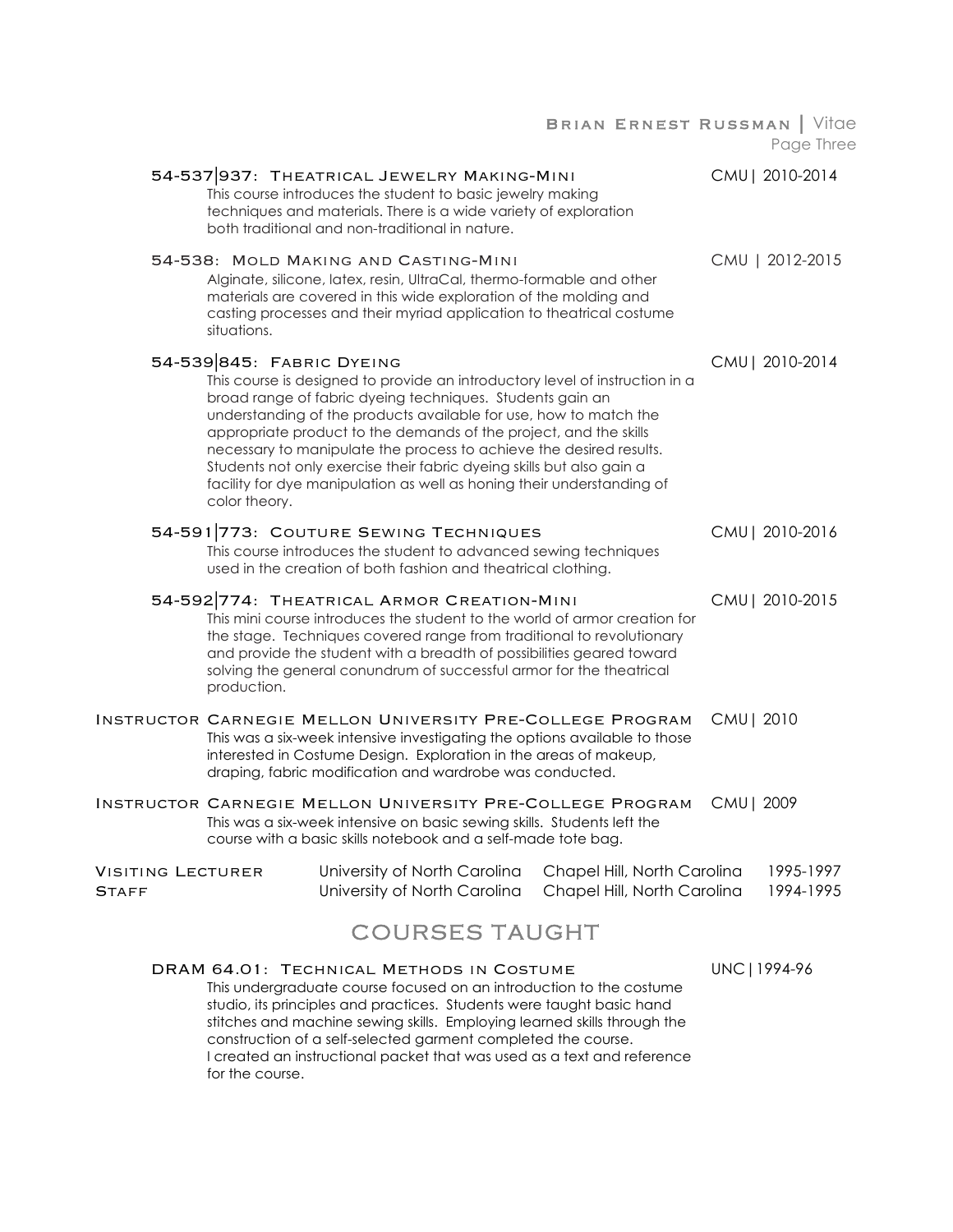Brian Ernest Russman | Vitae Page Four

| DRAM 167: INTRODUCTION TO COSTUME DESIGN<br>Undergraduate students were instructed in the basic concepts of<br>designing clothing for the stage. The course concentrated on script<br>analysis, application of the elements and principles of design and basic<br>figure drawing and rendering techniques. I created a series of slides to<br>support lecture material presented in this course. | UNC   1996-97     |
|--------------------------------------------------------------------------------------------------------------------------------------------------------------------------------------------------------------------------------------------------------------------------------------------------------------------------------------------------------------------------------------------------|-------------------|
| DRAM 172.01: INTRODUCTION TO FABRIC PAINTING<br>This graduate level course served to introduce students to a variety of<br>fabric painting techniques used in the theatre. The course covered<br>basic information and project work in stencil, block print, batik, silkscreen,<br>and silk painting.                                                                                            | <b>UNC   1995</b> |
| DRAM 200: SEMINARS IN PROFESSIONAL PRACTICE<br>The focus of these seminars was to introduce graduate level students to<br>a variety of specialty skills. Emphasis was on the sharing of knowledge<br>and ideas. Students were taught fabric modification, fabric painting,<br>and dyeing techniques, mask making, jewelry making and basic<br>millinery.                                         | UNC   1994-97     |
| Columbus, Ohio<br>The Ohio State University<br><b>GRADUATE ASSISTANT</b>                                                                                                                                                                                                                                                                                                                         | 1991-1994         |
| <b>COURSES TAUGHT</b>                                                                                                                                                                                                                                                                                                                                                                            |                   |
| THE 222: TECHNICAL FUNDAMENTALS III-COSTUMES (LECTURE)<br>The lecture section of this course concentrated on the process the<br>Costume Designer follows when mounting a theatrical production.<br>Design oriented paperwork, script analysis and the elements and<br>principles of design and their application were covered.                                                                   | OSU   1994        |
| THE 222: TECHNICAL FUNDAMENTALS III-COSTUMES (LABORATORY)<br>The Laboratory section of this course taught students about the role of<br>the costume studio and its technologists in mounting a theatrical<br>production. Students implemented information discussed in the lecture<br>section and were introduced to basic hand and machine sewing<br>techniques.                                | OSU   1993-94     |
| THE 250: INTRODUCTION TO STAGE MAKE-UP (ASSISTANT)<br>This course taught undergraduate students the application of make-up<br>for the stage. Focus was on lecture and demonstration of particular<br>techniques. Students implemented lecture materials into a make-up<br>design and practical application.                                                                                      | OSU   1993        |

# INVITED LECTURES | PRESENTATIONS INVITED LECTURES | PRESENTATIONS

WORKSHOP PRESENTER Carnegie Mellon University Pittsburgh, Pennsylvania 2013 "Advanced Nuno-felting"

> This one-day workshop allowed students who had developed an interest in felting further exploration of the craft. The workshop yielded samples that were intended as a starting point for trim to be created for a University production of Ionesco's *MacBett*.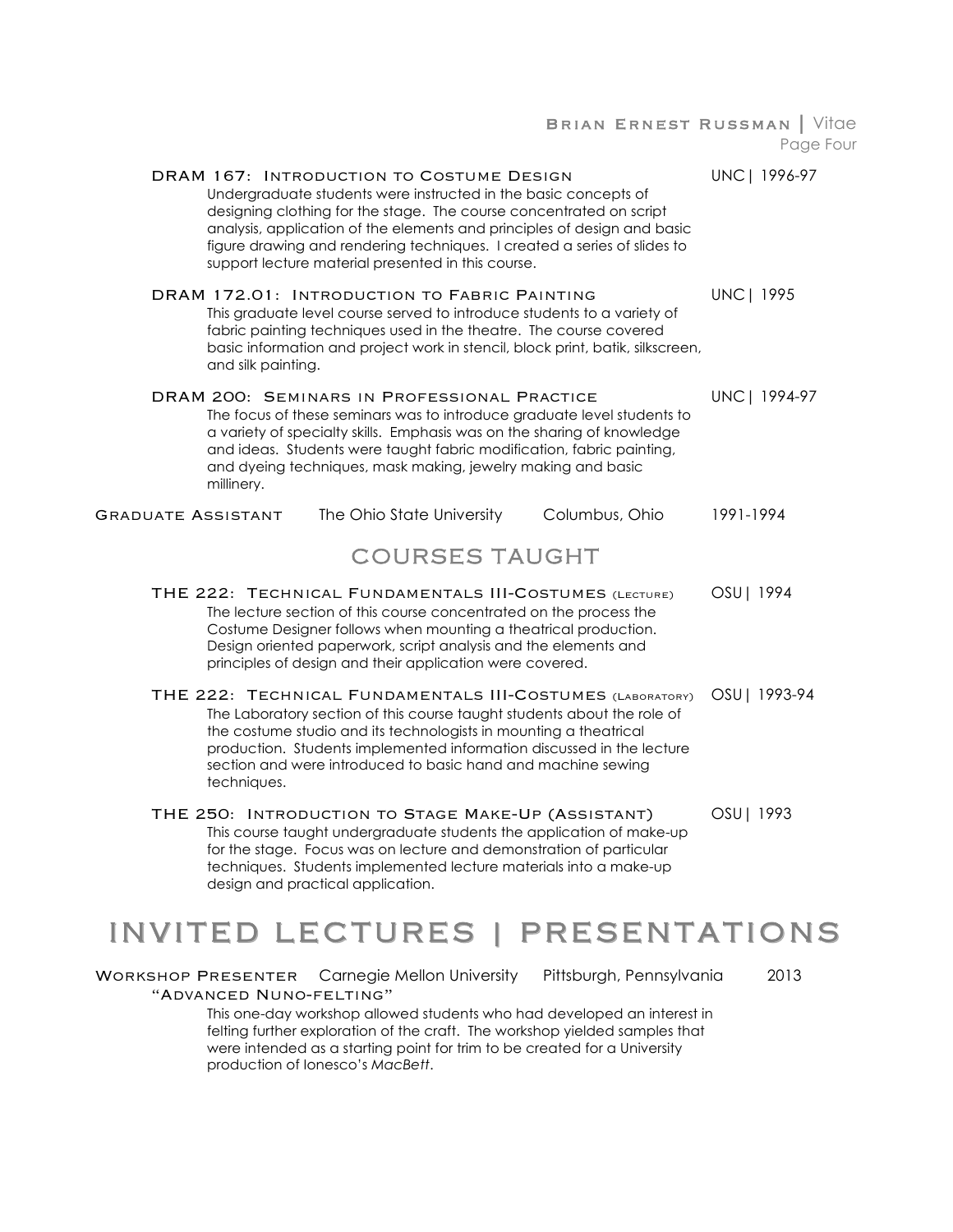#### Brian Ernest Russman | Vitae Page Five

|                           | Indiana University of Pennsylvania<br>"FOAM HAT BLOCKS"   | WORKSHOP PRESENTER American College Theatre Festival, Region II<br>This conference presentation was a take-off on the USITT presentation of the<br>previous year. Students and educators were walked through the process of<br>creating custom hat blocks in creative and economical ways. A hands-on<br>component was available for those who chose to partake.                                                                                                             | Johnstown, Pennsylvania                                                                                                                                                                          | 2012 |
|---------------------------|-----------------------------------------------------------|------------------------------------------------------------------------------------------------------------------------------------------------------------------------------------------------------------------------------------------------------------------------------------------------------------------------------------------------------------------------------------------------------------------------------------------------------------------------------|--------------------------------------------------------------------------------------------------------------------------------------------------------------------------------------------------|------|
| <b>WORKSHOP PRESENTER</b> | Indiana University of Pennsylvania<br>"THE ART OF DEVORÉ" | American College Theatre Festival, Region II<br>This conference presentation on Devoré, voided velvet, allowed students and<br>educators to learn a craft through lecture and hands-on exploration.                                                                                                                                                                                                                                                                          | Johnstown, Pennsylvania                                                                                                                                                                          | 2012 |
| <b>WORKSHOP PRESENTER</b> | Indiana University of Pennsylvania                        | American College Theatre Festival, Region II<br>"PORTFOLIO AND RESUME DEVELOPMENT"<br>This conference presentation walked students through the basic practices of<br>good portfolio presentation and maintenance as well as how to structure an<br>effective resume that best showcases the individual.                                                                                                                                                                      | Johnstown, Pennsylvania                                                                                                                                                                          | 2012 |
| <b>GUEST SPEAKER</b>      | Pittsburgh Psychoanalytic Center<br>and an audience Q&A.  | "Analytic Flicks" Series<br>"FASHION AS IDENTITY AND DEFENSE"                                                                                                                                                                                                                                                                                                                                                                                                                | Pittsburgh, Pennsylvania<br>I was a guest speaker on this topic that was in response to a showing of the film<br>"Bill Cunningham New York". This session also included a short panel discussion | 2012 |
| <b>GUEST PRESENTER</b>    | demonstration.                                            | USITT National Conference Charlotte, North Carolina<br>"HANDS ON COSTUME TECHNOLOGY-'FOAM HAT BLOCKS'"<br>This conference presentation focused on the creation of hat blocks utilizing<br>polystyrene insulation foam and expandable foam. A slide presentation<br>featuring both student and professional work accompanied this hands-on                                                                                                                                    |                                                                                                                                                                                                  | 2011 |
| <b>GUEST LECTURER</b>     |                                                           | Carnegie Mellon University<br>Music Seminar on Critical Analysis: Robert Fallon, Assistant Professor of Musicology<br>"HOW COSTUME AFFECTS CHARACTER PERCEPTION"<br>This guest lecture was intended to introduce students in this class focusing<br>on critical analysis of opera to the art of costume design and how it affects<br>the visual comprehension of a performance. The lecture was based around<br>three distinctive productions of Giacomo Puccini's Turandot. | Pittsburgh, Pennsylvania                                                                                                                                                                         | 2010 |
| <b>GUEST ARTIST</b>       | creative uses of their degrees.                           | <b>Indiana University</b><br>"LIFE AS A THEATRE PROFESSIONAL"<br>This two-day guest lectureship consisted of two lectures, an informal<br>"Meet and Greet" and a review of student portfolios. The goal was to<br>introduce students to professional possibilities post graduation and                                                                                                                                                                                       | Bloomington, Indiana<br>Design Area Guest by Invitation of Linda Pisano, Associate Professor of Costume Design                                                                                   | 2007 |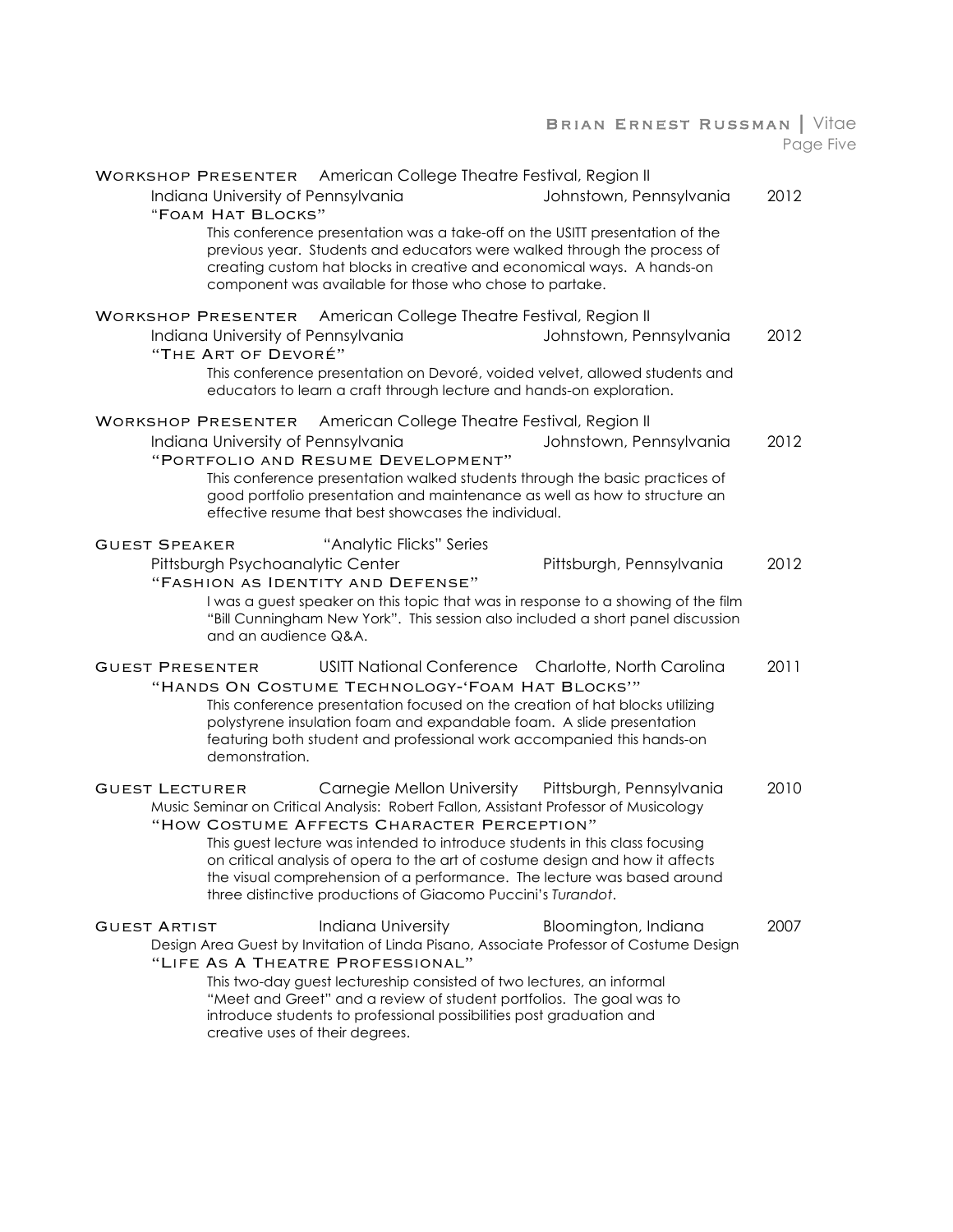#### Brian Ernest Russman | Vitae Page Six

| Tisch School Of The Arts-NYU New York City, New York<br><b>GUEST LECTURER</b><br>Costume Studio: Constance Hoffman, Associate Arts Professor, Head of Costume Design<br>"THE ART OF MEN'S DRESS AND HABERDASHERY" | 2005-2007 |
|-------------------------------------------------------------------------------------------------------------------------------------------------------------------------------------------------------------------|-----------|
| This once yearly guest lecture focused on educating students regarding<br>the evolution of and technical terminology of 20 <sup>th</sup> Century Menswear.                                                        |           |
| The Ohio State University<br>Columbus, Ohio<br>GUEST LECTURER<br>Design Area Guest by Invitation of Dennis Parker, Professor Emeritus<br>"SURVIVING NEW YORK CITY"                                                | 2002      |
| This guest lecture provided students with information about the ins and<br>outs of everyday life as a working theatre artist in New York City.                                                                    |           |
| CARNEGIE MELLON UNIVERSITY, SCHOOL OF DRAMA   GUESTS ORGANIZED:                                                                                                                                                   | 2009-2014 |
| JEFF FENDER: New York City, New York based fabric painter specializing in custom<br>painted textiles for theatre, film and fashion. Mr. Fender was brought in for a                                               |           |
| two-day intensive workshop on fabric painting and manipulation.<br>MARIANNE KROSTYNE: Pittsburgh, Pennsylvania based professional draper and owner                                                                |           |
| of Krostyne Studio, Ms. Krostyne was brought in as an adjunct instructor in the                                                                                                                                   |           |
| Costume Production Program. Ms. Krostyne also works with Costume Design                                                                                                                                           |           |
| students when hired to create garments for main stage productions.                                                                                                                                                |           |
| POLLY KINNEY: New York City, New York based graphic artist, draper, and bead                                                                                                                                      |           |
| room supervisor at Barbara Matera Limited. Ms. Kinney was a Costume                                                                                                                                               |           |
| Production Guest Artist brought in for a two-day intensive workshop on fabric                                                                                                                                     |           |
| décor and dancewear.<br>HOLLY DOBKIN: Pittsburgh, Pennsylvania based jeweler, metal smith and certified                                                                                                           |           |
| Precious Metal Clay expert. Ms. Dobkin was brought in as a guest lecturer                                                                                                                                         |           |
| during the metals portion of the Theatrical Jewelry Making course.                                                                                                                                                |           |
| LAURA RUNDELL: Pittsburgh, Pennsylvania based artist and former Director of Education                                                                                                                             |           |
| for Society for Contemporary Craft (Pittsburgh). Ms. Rundell was brought in as a                                                                                                                                  |           |
| guest speaker during Costume Forum to talk with students about the exhibits                                                                                                                                       |           |
| and educational/workshop opportunities available through the Society.                                                                                                                                             |           |
| RUTH CARTER: Los Angeles based Costume Designer for film and frequent collaborator<br>with John Singleton and Spike Lee. Ms. Carter was brought in as a guest speaker                                             |           |
| during Costume Forum while she was in town working on Abduction. Ms. Carter                                                                                                                                       |           |
| spoke with students about the realities of designing and working in the film industry.                                                                                                                            |           |
| DIANE COLLINS: Pittsburgh, Pennsylvania based Costume Assistant/Associate for film and                                                                                                                            |           |
| television work, Ms. Collins was a guest speaker during Costume Forum sharing her<br>insight to the local scene.                                                                                                  |           |
| LAURA SEWERY: New York City, New York based film and television focused Costume                                                                                                                                   |           |
| Assistant/Associate, Ms. Sewery was brought in as a guest speaker for Costume<br>Forum while she was in town working on Abduction. Ms. Sewery spoke about<br>designer/assistant collaboration in the film world.  |           |
| SARAH SMITH: CMU Graduate, New York and Regional Theatre Costume Design                                                                                                                                           |           |
| Assistant/Associate. Ms. Smith was brought in as a guest speaker for both Costume                                                                                                                                 |           |
| Forum and Costume Management to share her insight to designer/assistant<br>collaboration.                                                                                                                         |           |
| KATE MITCHELL: Current Costume Studio Manager for the Pittsburgh Public Theater, Ms.                                                                                                                              |           |
| Mitchell was a guest during Costume Forum sharing her insight to Studio Manager /<br>Designer working relationships.                                                                                              |           |
| ANGE VESCO: Current Costume Studio Manager for the City Theatre (Pittsburgh,                                                                                                                                      |           |
| Pennsylvania), Ms. Vesco was a guest during Costume Forum sharing her thoughts<br>on Designer/Manager collaboration.                                                                                              |           |
|                                                                                                                                                                                                                   |           |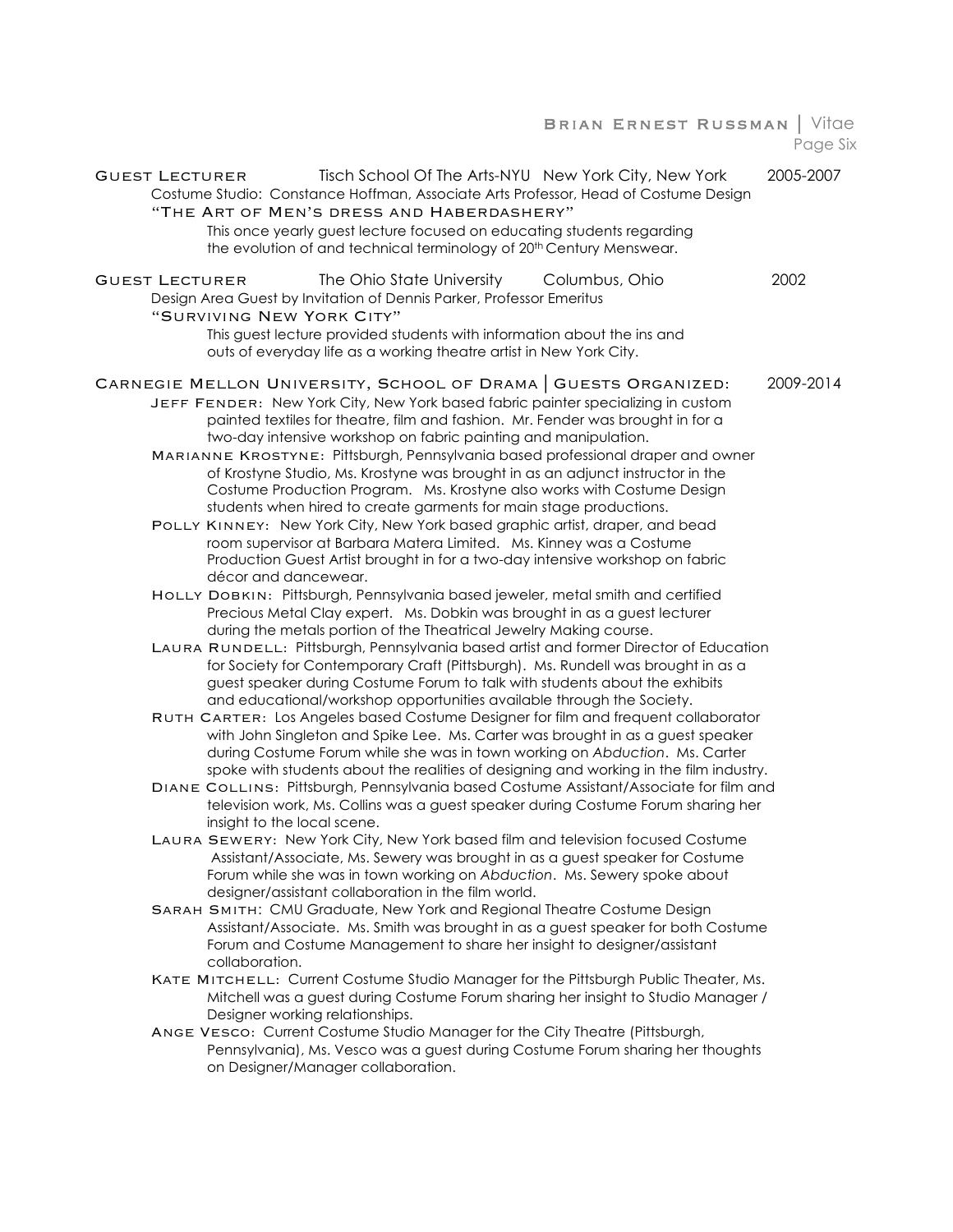#### Brian Ernest Russman | Vitae Page Seven

- Martha Bromelmeier: New York City, New York based Costume Designer and Associate Costume Designer was brought in to speak during Costume Forum while she was in residency at the Pittsburgh Public Theatre designing *Around The World in 80 Days.*
- Renee LeFevre: Pittsburgh, Pennsylvania based former New York City resident and designer for women's separates at J. Crew Ltd was brought in to Costume Forum to speak to students about her career in the fashion industry.
- Gabriel Berry: New York City, New York based Costume Designer was brought in to speak during Costume Forum while she was in residency at the Pittsburgh Public Theatre designing *A Midsummer Night's Dream*.
- Carol Scheftic: Pittsburgh local jewelry artist was brought in as a guest lecturer during the metals portion of the Theatrical Jewelry Making course.
- Zandra Rhodes: Los Angeles, California based Fashion and Costume Designer and Textile Artist was brought in to speak with students about her career and distinctive work while she was in residency at Pittsburgh Opera remounting her production of *The Pearl Fishers*.
- John David Ridge: Los Angeles, California based Costume Designer, Costume Studio owner and Master Tailor was brought in for a two-day intensive workshop on fitting and tailoring menswear and the creation of the spider suit for *Spider-Man* (2002).
- DAVID BRYAN BROWN: New York City, New York based hair designer was brought in for a two-day intensive in designing, venting and styling wigs and hair.

#### Carnegie Mellon University, School of Drama | Organized Trips:

#### Kent State University Fashion Museum 2013-2015

I organized a day-trip to visit this local museum that houses an important collection of fashion and decorative arts. Students in the program were able to see first-hand, garments and accessories ranging from the late 18th Century to modern day. We were also able to take part in a special tour of clothing designed and created by Bob Mackie.

#### New York City 2009-2015

These are twice yearly trips (once prior to Fall semester and once prior to Spring semester) organized around fabric buying for a School of Drama production. Students are introduced to the NYC fabric district and other notable costume related businesses. We have done retail shopping both contemporary and vintage throughout the city. Past trips have visited such notable studios as Tricorne, Barbara Matera Ltd, Parsons-Mears Ltd., Carelli, Lynne Mackey Studios, Rodney Gordon Studio, Eric Winterling Studios and Arthur and Tailors. Allied businesses including Vogue Too Custom Pleating and Stitching, T.O. Dey Custom Footwear, BT Buttons (custom buttons), and Jeff Fender Studios (custom painting) have been toured. Visits with industry luminaries such as Gregg Barnes, William Ivey Long, Rob Howell, Martin Pakledinaz, Jane Greenwood, Scott Traugott, Jennifer Caprio, Tracy Christensen, Alejo Vietti, Cory Ching and John David Ridge have also been part of this trip. We have visited the Museum of Modern Art, The Museum at F.I.T., the Metropolitan Museum of Art and the Cooper-Hewitt National Design Museum. A gathering of my friends is often held to introduce students to industry professionals.

#### Benedum Center Backstage Tours 2009-2015

I have organized tours of the backstage areas and costume/wardrobe departments of notable shows visiting this local touring house. Previous visits have included: *Mama Mia!, War Horse*, *The Lion King*, *Shrek*, and *Wicked*.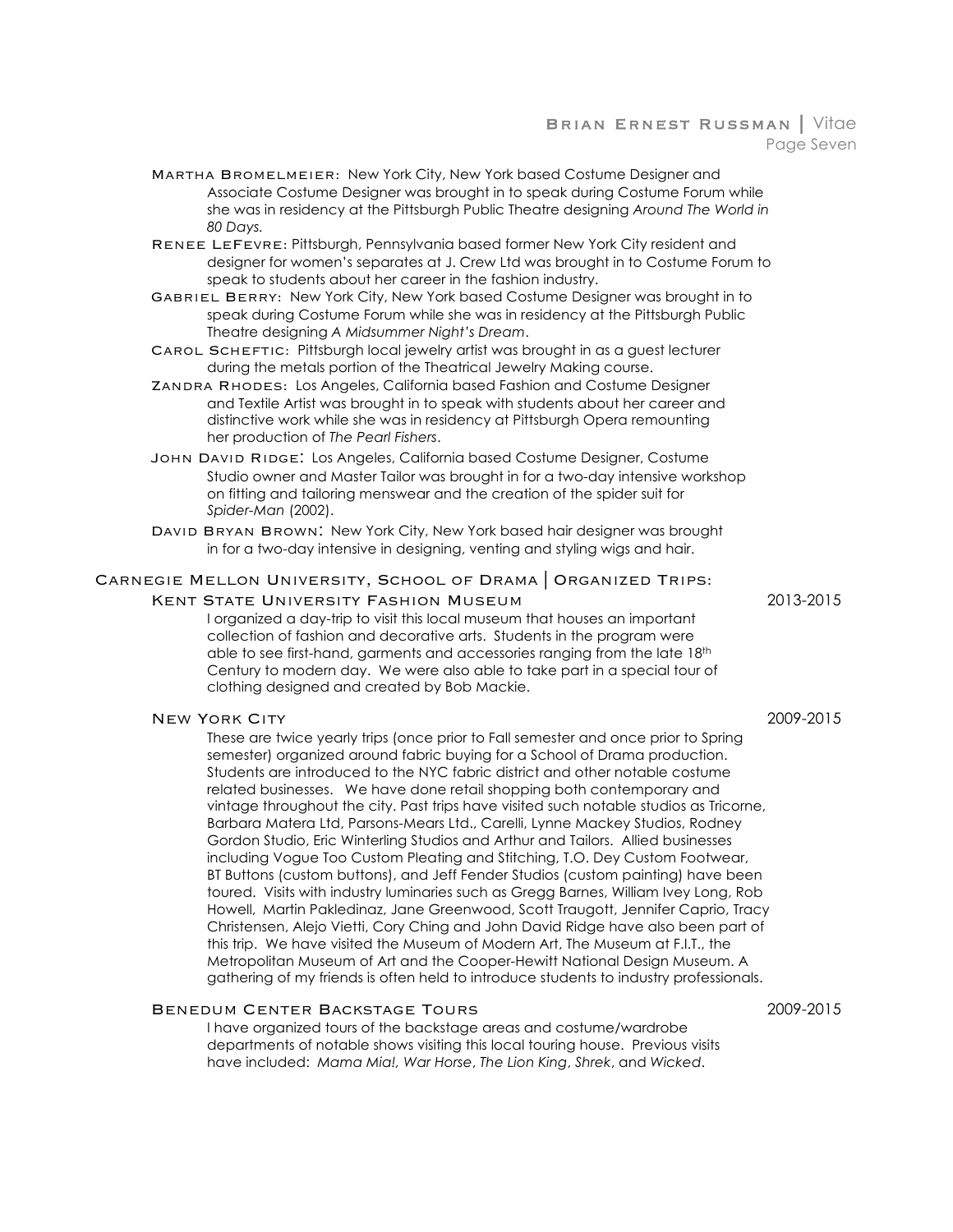#### Brian Ernest Russman | Vitae Page Eight

# ADVISING

| ACADEMIC ADVISOR                                                                                                                                          | Carnegie Mellon University<br>Pittsburgh, Pennsylvania<br>Advised undergraduate and graduate level students in terms of academic<br>and career advancement.                                                                                                                                                                                                                                                                                                                                                                                                                                                                                                                                                                                                                                                                                                                                                                               |                                                                                                                                                         | 2009-2015                                                                                                                                                                                            |           |
|-----------------------------------------------------------------------------------------------------------------------------------------------------------|-------------------------------------------------------------------------------------------------------------------------------------------------------------------------------------------------------------------------------------------------------------------------------------------------------------------------------------------------------------------------------------------------------------------------------------------------------------------------------------------------------------------------------------------------------------------------------------------------------------------------------------------------------------------------------------------------------------------------------------------------------------------------------------------------------------------------------------------------------------------------------------------------------------------------------------------|---------------------------------------------------------------------------------------------------------------------------------------------------------|------------------------------------------------------------------------------------------------------------------------------------------------------------------------------------------------------|-----------|
| THESIS ADVISOR                                                                                                                                            | Carnegie Mellon University<br>Advised graduate-level students on their thesis projects:<br>Sharon Limper-2016 (Primary Advisor)<br>Rachael Ralby-2016 (Primary Advisor)<br>Holly O'Hare-2015 (Secondary Advisor)<br>Dan Daly-2015 (Secondary Advisor)<br>Joey Sarno-2015 (Secondary Advisor)<br>Sophie Hood-2014 (Primary Advisor)<br>Elizabeth Donelan-2014 (Secondary Advisor)<br>Sabrina Zain-2014 (Secondary Advisor)<br>Lindsey Slaugh-2013 (Primary Advisor)<br>Elisabeth Roskos-2013 (Primary Advisor)<br>Helen Jun-2013 (Secondary Advisor)<br>Brandon MacNeel-2013 (Secondary Advisor)<br>Britton Mauk-2013 (Secondary Advisor)<br>Lauren Mills-2013 (Secondary Advisor)<br>Jessica Emerson-2013 (Secondary Advisor)<br>Cat Wilson-2012 (Secondary Advisor)<br>Rachel Parent-2012 (Secondary Advisor)<br>John Zuiker-2011 (Secondary Advisor)<br>So Hyun Chung-2011 (Secondary Advisor)<br>Mallory Nelson-2010 (Primary Advisor) | Pittsburgh, Pennsylvania                                                                                                                                |                                                                                                                                                                                                      | 2009-2015 |
| Carnegie Mellon University<br>Pittsburgh, Pennsylvania<br>PRODUCTION ADVISOR<br>Advised student Costume Production and Costume Design majors for up to 21 |                                                                                                                                                                                                                                                                                                                                                                                                                                                                                                                                                                                                                                                                                                                                                                                                                                                                                                                                           | 2009-2015                                                                                                                                               |                                                                                                                                                                                                      |           |
|                                                                                                                                                           | School of Drama and School of Music productions per year.<br>Primary advising on the following (these are not listed in date order):<br>Someone Who'll Watch Over Me<br>WQED Television Project ('09)<br>Dialogue Of The Carmelites<br>Suor Angelica<br>Serpent Woman<br>Turn of the Screw<br>Suddenly Last Summer<br>Master Harold & The Boys<br>Guntenberg!<br>(please take care of me)<br>Playboy of the Western World                                                                                                                                                                                                                                                                                                                                                                                                                                                                                                                 | Medea<br>Lady Han<br>A Number<br>Sweeney Todd<br>Dance Light<br>Oleanna<br>Bliss<br>L'etoile<br>The Wild Party<br>Cloud Tectonics<br>I'm Very In To You | Vanishing Point<br><b>Burial At Thebes</b><br>One Flea Spare<br>Mahagonny Song spiel<br>The Rivals<br>Antigone (Wellman)<br>TV Workshop ('11)<br>Nina Variations<br>The Crucible<br>Acis and Galatea |           |
| <b>INTERN SUPERVISOR</b>                                                                                                                                  | Tisch School of the Arts at NYU-New York City, New York<br>Managed NYU Intern and integrated her into the Costume Design process<br>during the Broadway production of The Wedding Singer.                                                                                                                                                                                                                                                                                                                                                                                                                                                                                                                                                                                                                                                                                                                                                 |                                                                                                                                                         |                                                                                                                                                                                                      | 2005      |
| INTERN SUPERVISOR                                                                                                                                         | Tisch School of the Arts at NYU-New York City, New York<br>Managed NYU intern and integrated her into the Costume Design process<br>during the Broadway production of Amour.                                                                                                                                                                                                                                                                                                                                                                                                                                                                                                                                                                                                                                                                                                                                                              |                                                                                                                                                         |                                                                                                                                                                                                      | 2002      |
|                                                                                                                                                           | DEPARTMENT OF DRAMATIC ARTS STUDIO ONE SERIES                                                                                                                                                                                                                                                                                                                                                                                                                                                                                                                                                                                                                                                                                                                                                                                                                                                                                             |                                                                                                                                                         |                                                                                                                                                                                                      |           |
|                                                                                                                                                           | University of North Carolina<br>Supervised Undergraduate Costume Designers for this Undergraduate run,<br>minimally supported play production series.                                                                                                                                                                                                                                                                                                                                                                                                                                                                                                                                                                                                                                                                                                                                                                                     | Chapel Hill, North Carolina                                                                                                                             |                                                                                                                                                                                                      | 1996-1997 |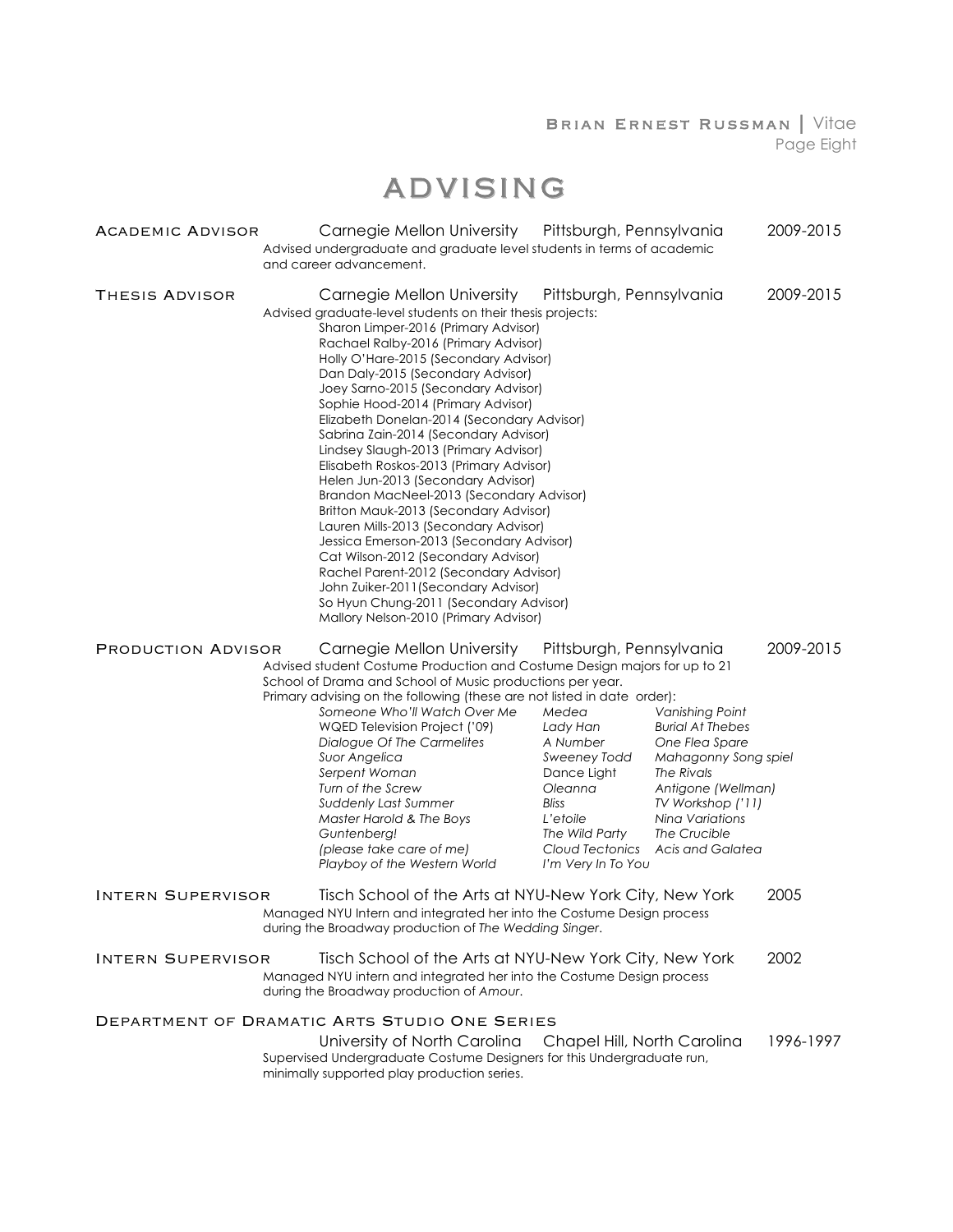# CREATIVE & SCHOLARLY ACTIVITIES

### BROADWAY

| 2008      | BILLY ELLIOT   NICKY GILLIBRAND<br>Associate Costume Designer<br>Imperial Theatre - New York City, New York                                                    |
|-----------|----------------------------------------------------------------------------------------------------------------------------------------------------------------|
| 2008      | BOEING BOEING   ROB HOWELL<br>Associate Costume Designer<br>Longacre Theatre - New York City, New York                                                         |
| 2007      | RADIO CITY CHRISTMAS SPECTACULAR:<br>75 <sup>TH</sup> ANNIVERSARY FRANK KRENZ<br>Associate Costume Designer<br>Radio City Music Hall - New York City, New York |
| 2007      | CORAM BOY   MELLY STILL & TI GREEN<br>Assistant Costume Designer<br>Imperial Theatre - New York City, New York                                                 |
| 2007      | FROST/NIXON   CHRISTOPHER ORAM<br>Assistant Costume Designer<br>Bernard B. Jacobs Theatre - New York City, New York                                            |
| 2006      | WO DZAI: SHAOLIN KUNG-FU WORKSHOP   DONA GRANATA<br>Assistant Costume Designer<br>Workshop Production - New York City, New York                                |
| 2005-2006 | THE WEDDING SINGER   GREGORY GALE<br>Associate Costume Designer<br>Al Hirschfeld Theatre - New York City, New York                                             |
| 2005      | THE PILLOWMAN SCOTT PASK<br>Associate Costume Designer<br>Booth Theatre, New York City, New York                                                               |
| 2005      | DIRTY ROTTEN SCOUNDRELS GREGG BARNES<br>Costume Shopper<br>Imperial Theatre - New York City, New York                                                          |
| 2005      | THE 25 <sup>TH</sup> ANNUAL PUTNAM COUNTY SPELLING BEE  <br><b>JENNIFER CAPRIO</b><br>Costume Consultant<br>Circle In The Square - New York City, New York     |
| 2004      | LA CAGE AUX FOLLES SCOTT PASK<br>Prop Furniture Fabric Swatcher<br>Marquis Theatre, New York City, New York                                                    |
| 2003      | NEVER GONNA DANCE   WILLIAM IVEY LONG<br>Assistant Costume Designer<br>Broadhurst Theatre - New York City, New York                                            |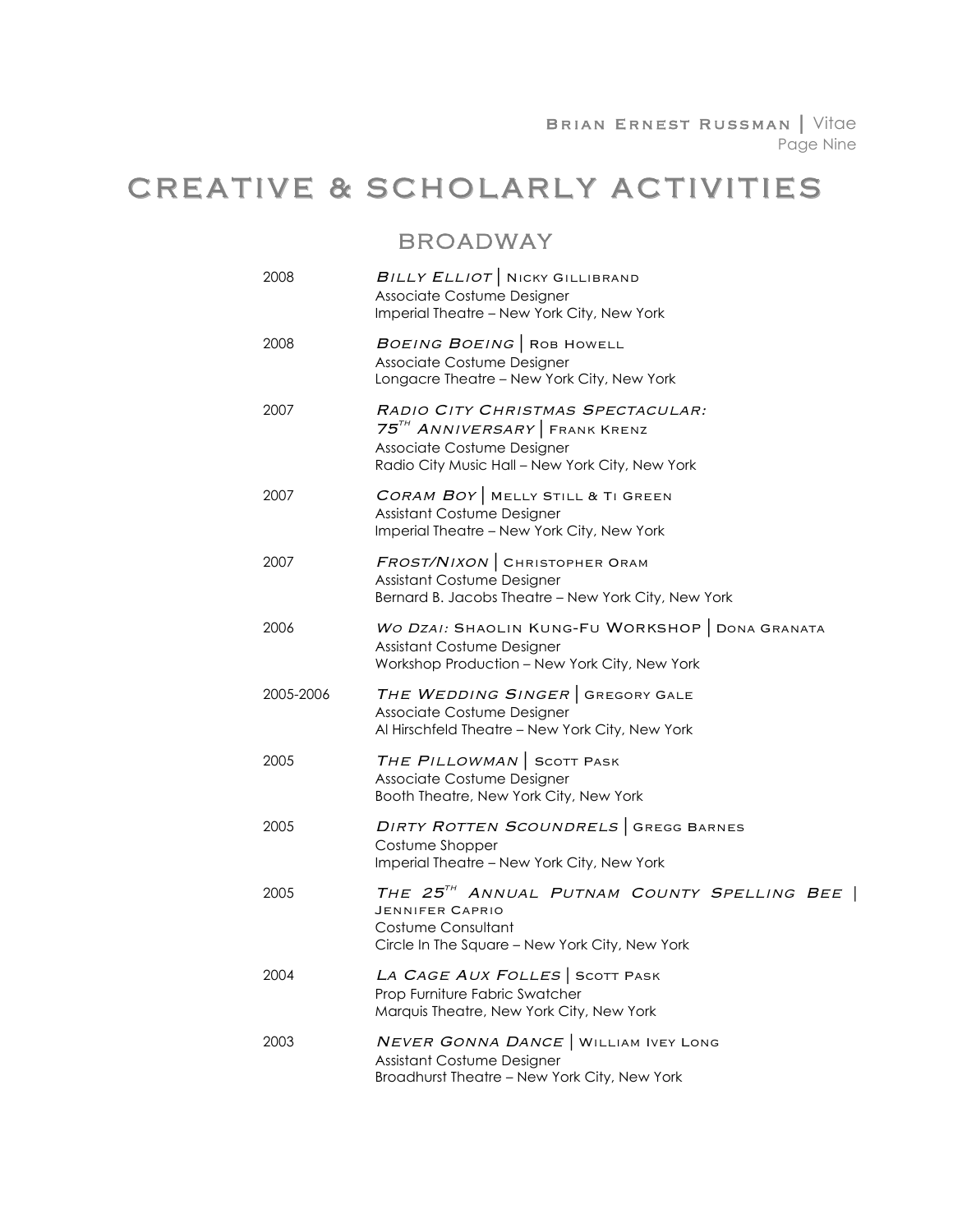#### Brian Ernest Russman | Vitae Page Ten

| 2003 | THE BOY FROM OZ   WILLIAM IVEY LONG<br>Assistant Costume Designer<br>Imperial Theatre - New York City, New York                              |
|------|----------------------------------------------------------------------------------------------------------------------------------------------|
| 2003 | THE LOOK OF LOVE   MARTIN PAKLEDINAZ<br>Associate Costume Designer<br>Brooks Atkinson Theatre - New York City, New York                      |
| 2002 | AMOUR DONA GRANATA<br>Associate Costume Designer<br>The Music Box - New York City, New York                                                  |
| 2001 | <b>SWEET SMELL OF SUCCESS   BOB CROWLEY</b><br>Assistant To The Costume Designer<br>Martin Beck Theatre - New York City, New York            |
| 2001 | MAMMA MIA! (BROADWAY)   MARK THOMPSON<br>Assistant To The Costume Designer<br>Winter Garden Theatre - New York City, New York                |
| 2001 | TOM SAWYER   ANTHONY POWELL<br>Assistant To The Costume Designer<br>Minskoff Theatre - New York City, New York                               |
| 2000 | SEUSSICAL THE MUSICAL   WILLIAM IVEY LONG<br>Assistant To The Costume Designer<br>Richard Rogers Theatre, New York City, New York            |
| 2000 | THE GREEN BIRD CONSTANCE HOFFMAN<br>Costume Shopper<br>Cort Theatre - New York City, New York                                                |
| 2000 | WALT DISNEY'S AIDA   BOB CROWLEY<br>Assistant To The Costume Designer<br>Palace Theatre - New York City, New York                            |
| 1999 | IT'S MY PARTY (AND I'LL DIE IF I WANT TO) DONA GRANATA<br>Assistant To The Costume Designer<br>72nd Street Theatre - New York City, New York |
| 1999 | DO RE MI DAVID WOOLARD<br>Assistant Costume Designer<br>City Center - New York City, New York                                                |
| 1998 | ANNIE GET YOUR GUN   WILLIAM IVEY LONG<br>Assistant To The Costume Designer<br>Marquis Theatre - New York City, New York                     |
|      | <b>NATIONAL TOURS</b>                                                                                                                        |
| 2004 | SCROOGE   PAUL FARNSWORTH<br>Associate Costume Designer                                                                                      |

National Tour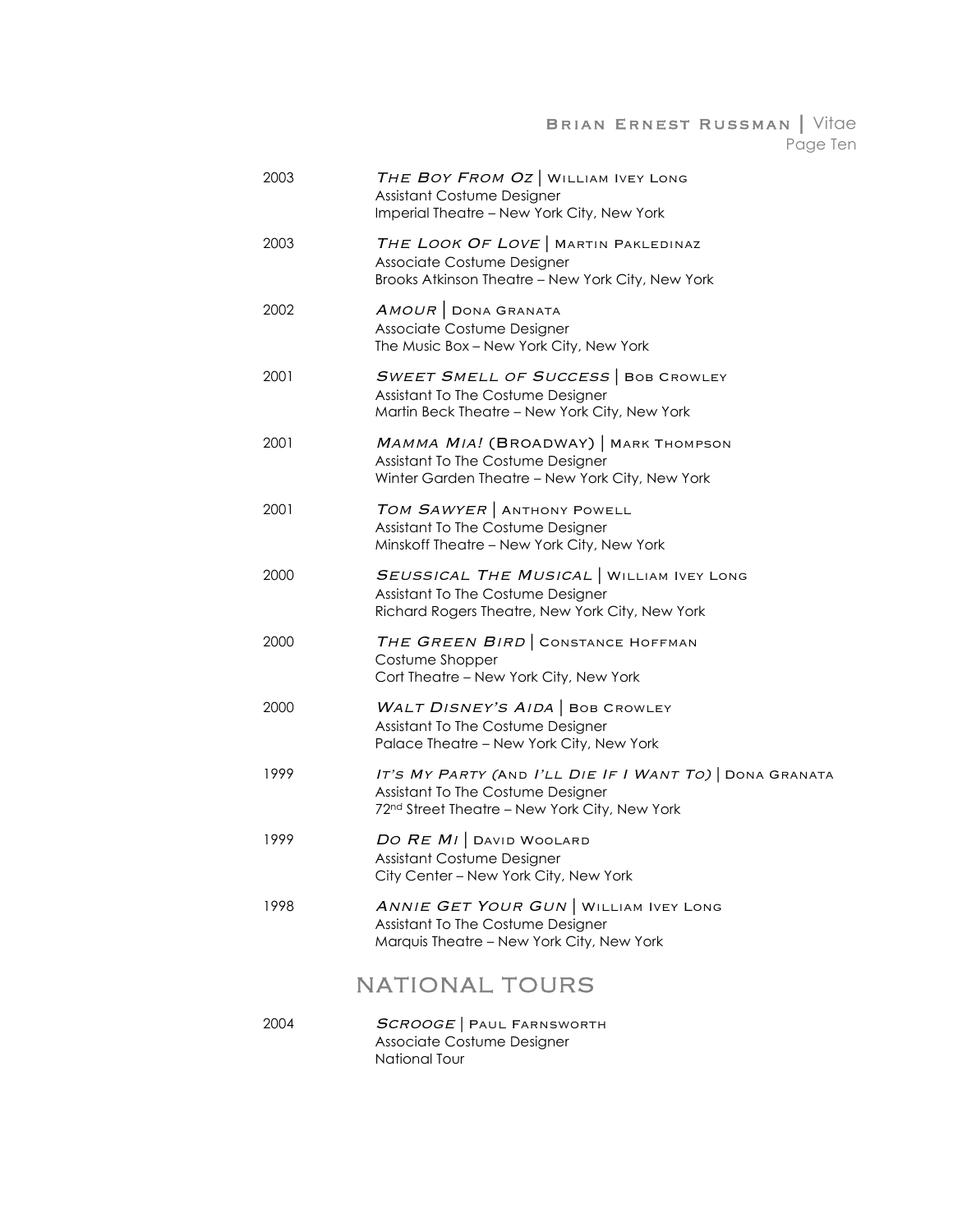#### Brian Ernest Russman | Vitae Page Eleven

| 2003 | TOMMY TUNE'S PAPARAZZI   DONA GRANATA<br>Associate Costume Designer<br><b>Holland America Cruise Lines</b>                           |
|------|--------------------------------------------------------------------------------------------------------------------------------------|
| 2002 | MAMMA MIA! MARK THOMPSON<br>Assistant Costume Designer<br>National Tour                                                              |
| 2001 | <b>SOUTH PACIFIC</b> GREGG BARNES<br>Associate Costume Designer<br>National Tour                                                     |
| 2001 | WALT DISNEY'S AIDA   BOB CROWLEY<br>Assistant To The Costume Designer<br>National Tour                                               |
| 2001 | THE DESIGNATED MOURNER DONA GRANATA<br>Associate Costume Designer<br>European Tour                                                   |
| 2000 | ANNIE GET YOUR GUN   WILLIAM IVEY LONG<br>Assistant To The Costume Designer<br>National Tour                                         |
| 2000 | COPACABANA   DAVID WOOLARD<br>Assistant Costume Designer<br>National Tour                                                            |
|      | <b>REGIONAL</b>                                                                                                                      |
| 2013 | THE 39 STEPS   JENNIFER CAPRIO<br>Assistant Costume Designer<br>Geva Theatre Center - Rochester, New York                            |
| 2007 | SPAMALOT   TIM HATLEY<br>Assistant Costume Designer<br>Wynn Las Vegas - Las Vegas, Nevada                                            |
| 2007 | THE SAINT OF BLEECKER STREET DONA GRANATA<br>Associate Costume Designer<br>Central City Opera - Central City, Colorado               |
| 2005 | DIE VÖGEL U.S. PREMIERE   DANILA KOROGODSKY<br>Associate Costume Designer<br>Spoleto Festival USA - Charleston, South Carolina       |
| 2004 | A WEDDING DONA GRANATA<br>ROBERT ALTMAN: DIRECTOR<br>Assistant To The Costume Designer<br>Lyric Opera of Chicago - Chicago, Illinois |
| 2004 | SALSIPUEDES CONSTANCE HOFFMAN<br>Costume Swatcher<br>Houston Grand Opera - Houston, Texas                                            |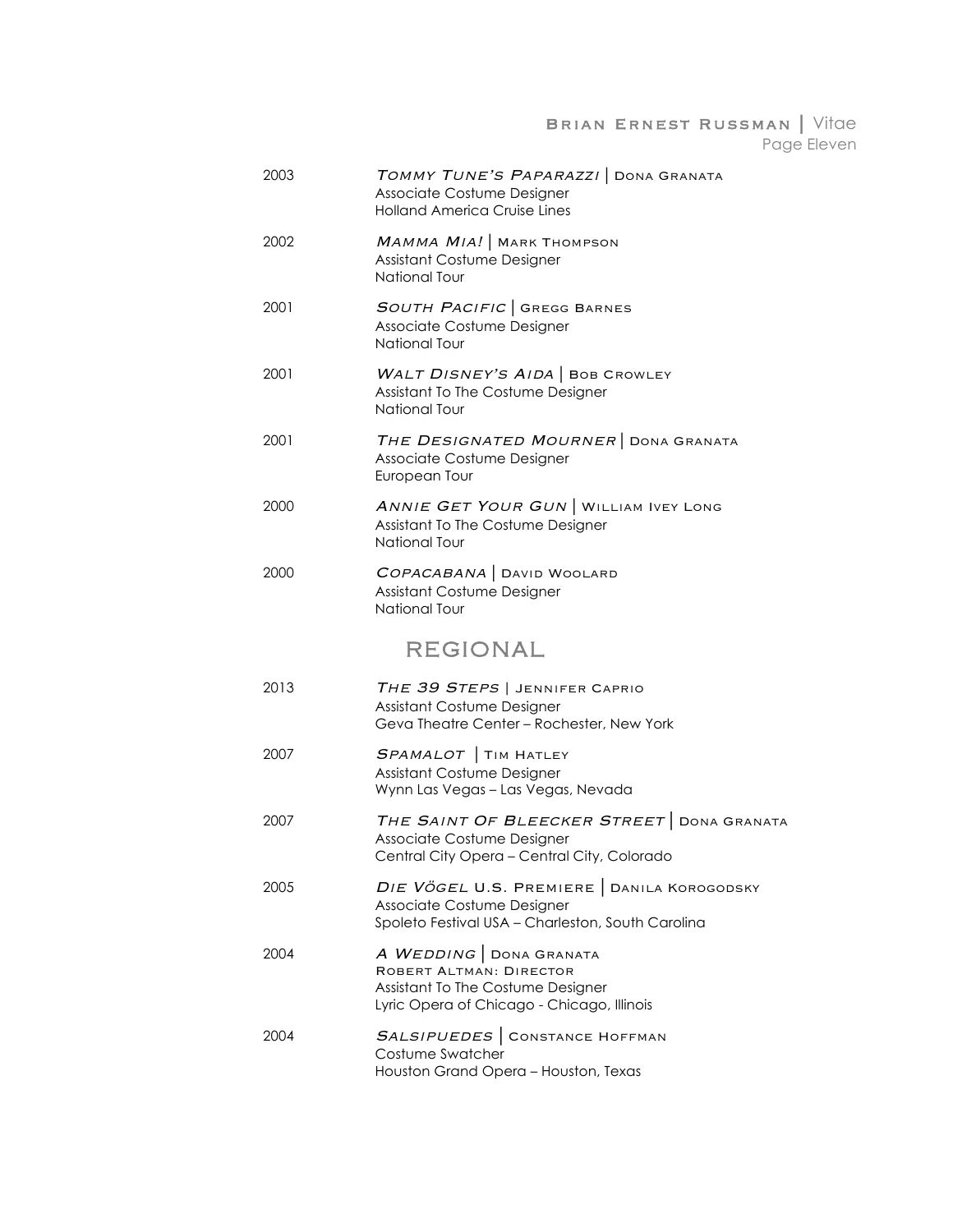Brian Ernest Russman | Vitae Page Twelve

| 2002 | THE MARKROPULOS CASE DONA GRANATA REMOUNT<br>Assistant Costume Design<br>Houston Grand Opera - Houston, Texas            |
|------|--------------------------------------------------------------------------------------------------------------------------|
| 1999 | ON THE TWENTIETH CENTURY DAVID WOOLARD<br>Assistant Costume Designer<br>Goodspeed Opera House - East Haddam, Connecticut |
| 1999 | THE COUNTESS MARITZA   DONA GRANATA REMOUNT<br>Assistant Costume Designer<br>The Santa Fe Opera - Santa Fe, New Mexico   |
| 1998 | REDHEAD   DAVID WOOLARD<br>Assistant Costume Designer<br>Goodspeed Opera House - East Haddam, Connecticut                |
| 1998 | <b>SWEET BIRD OF YOUTH</b> MARTIN PAKLEDINAZ<br>Assistant Costume Designer<br>The Shakespeare Theatre - Washington D.C.  |
| 1998 | MADAMA BUTTERFLY MICHAEL STENNET REMOUNT<br>Assistant Costume Designer<br>The Santa Fe Opera - Santa Fe, New Mexico      |
| 1998 | $SALOME$ MARTIN PAKLEDINAZ REMOUNT<br>Assistant Costume Designer<br>The Santa Fe Opera - Santa Fe, New Mexico            |
| 1991 | BIG RIVER JANICE STAUFFER<br>Assistant Costume Designer<br>Nebraska Repertory Theatre - Lincoln, Nebraska                |
| 1988 | A CHRISTMAS CAROL   LARRY KAUSHANSKY<br>Assistant Scenic Designer<br>University Of Nebraska - Lincoln, Nebraska          |
|      | <b>FILM AND TELEVISION</b>                                                                                               |
| 2011 | BATMAN 3: THE DARK KNIGHT RISES LINDY HEMMING<br>Costumer (Pittsburgh)<br><b>Warner Brothers Pictures</b>                |
| 2011 | THE NEXT THREE DAYS   ABIGAIL MURRAY<br>Costumer (re-shoots)<br>Lionsgate                                                |
| 2011 | <b>ABDUCTION</b> RUTH CARTER<br>Background Costumer (select days only)<br>Lionsgate                                      |
| 2011 | MILDRED PIERCE ANN ROTH<br>Men's Fitter<br><b>HBO</b>                                                                    |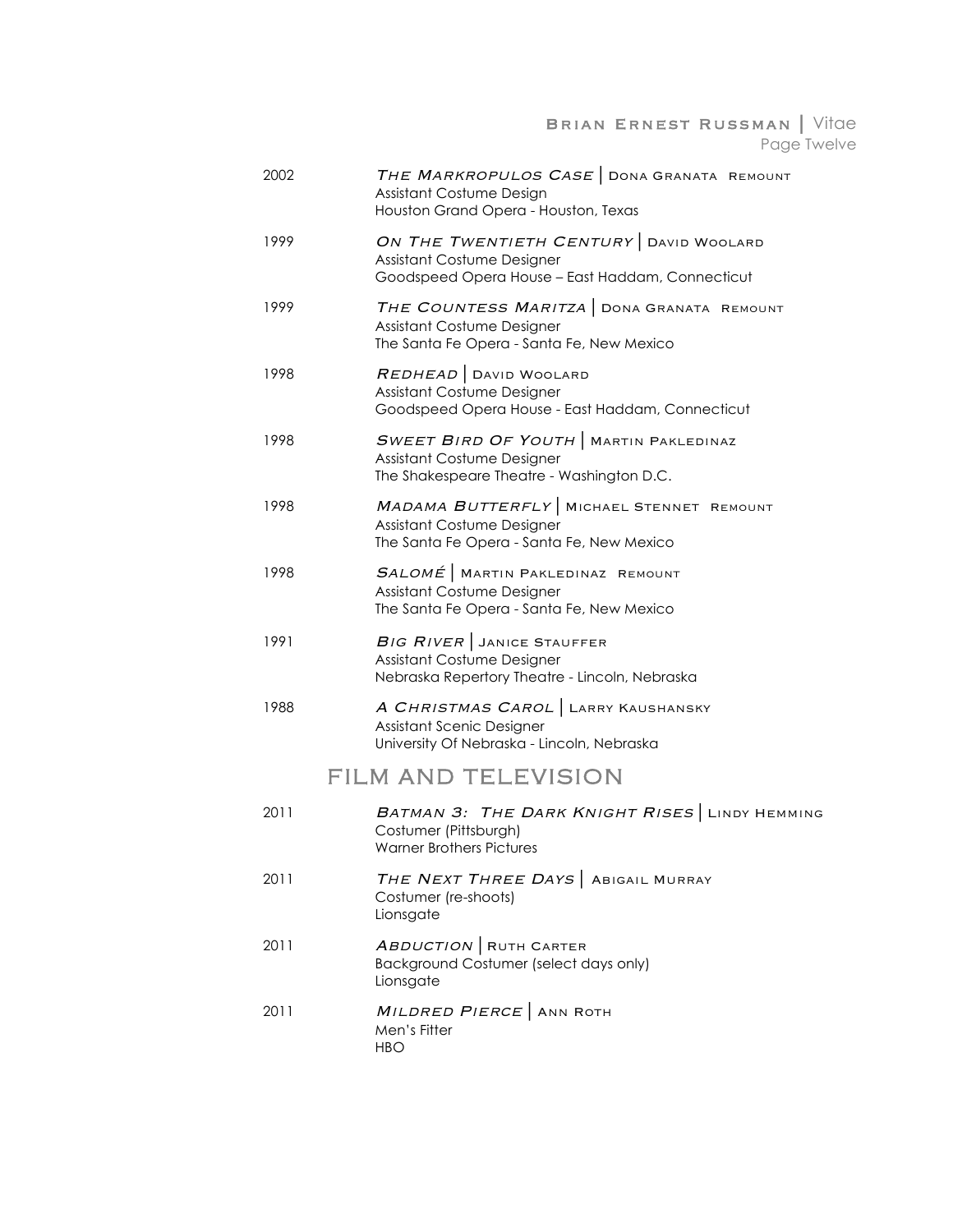Brian Ernest Russman | Vitae Page Thirteen

| 2007 | CLASH OF THE CHOIRS<br>Costume Shopper<br><b>NBC Television</b>                                                                                                                          |
|------|------------------------------------------------------------------------------------------------------------------------------------------------------------------------------------------|
| 2007 | SISTERHOOD OF THE TRAVELING PANTS 2 DONA GRANATA<br>Costume Shopper<br><b>Warner Brothers Pictures</b>                                                                                   |
| 2006 | <b>AMERICAN GANGSTER</b> JANTY YATES<br><b>RIDLEY SCOTT: DIRECTOR</b><br>Assistant Costume Designer<br>Universal Pictures                                                                |
| 2005 | FILTHY GORGEOUS (PILOT)   DONA GRANATA<br>Costume Assistant<br>Showtime                                                                                                                  |
| 2005 | A VERY SERIOUS PERSON   DONA GRANATA<br>Assistant Costume Designer<br><b>Starec Productions, Daryl Roth Productions</b>                                                                  |
| 2004 | WAR OF THE WORLDS JOANNA JOHNSTON<br><b>STEVEN SPIELBERG: DIRECTOR</b><br>Shopper<br><b>Paramount Pictures</b>                                                                           |
| 2000 | LIFE WITH JUDY GARLAND: ME AND MY SHADOWS<br>DONA GRANATA<br>ROBERT ALLAN ACKERMAN: DIRECTOR<br>**EMMY AWARD**<br>Assistant Costume Designer<br><b>ABC Television/ Alliance Atlantis</b> |
| 2000 | DR. T. AND THE WOMEN   DONA GRANATA<br>ROBERT ALTMAN: DIRECTOR<br>Assistant To The Costume Designer<br>Sandcastle Five Films                                                             |
|      | PRINT                                                                                                                                                                                    |

|                | 2012   Interview "DESIGN IS NOT A PRIVATE AFFAIR" by Mike Lawler<br>(JANUARY) VOL 29, NO.1 | American Theatre Magazine<br>Theatre Communications Group<br>New York, New York     |
|----------------|--------------------------------------------------------------------------------------------|-------------------------------------------------------------------------------------|
| 2008   Stylist | FANFAIR: "WAITING IN THE WINGS" PGS 159,166                                                | Vanity Fair (October)<br>The Condé Nast Publications<br>New York, New York          |
| 2008   Stylist | FANFAIR: "COME FLY WITH ME" PGS 63, 72                                                     | Vanity Fair (June)<br>The Condé Nast Publications<br>New York City, New York        |
| 2004 Stylist   | CLOTHES: SHE SAID "YES / YUCK" PG 142                                                      | Cargo Magazine (Premiere)<br>The Condé Nast Publications<br>New York City, New York |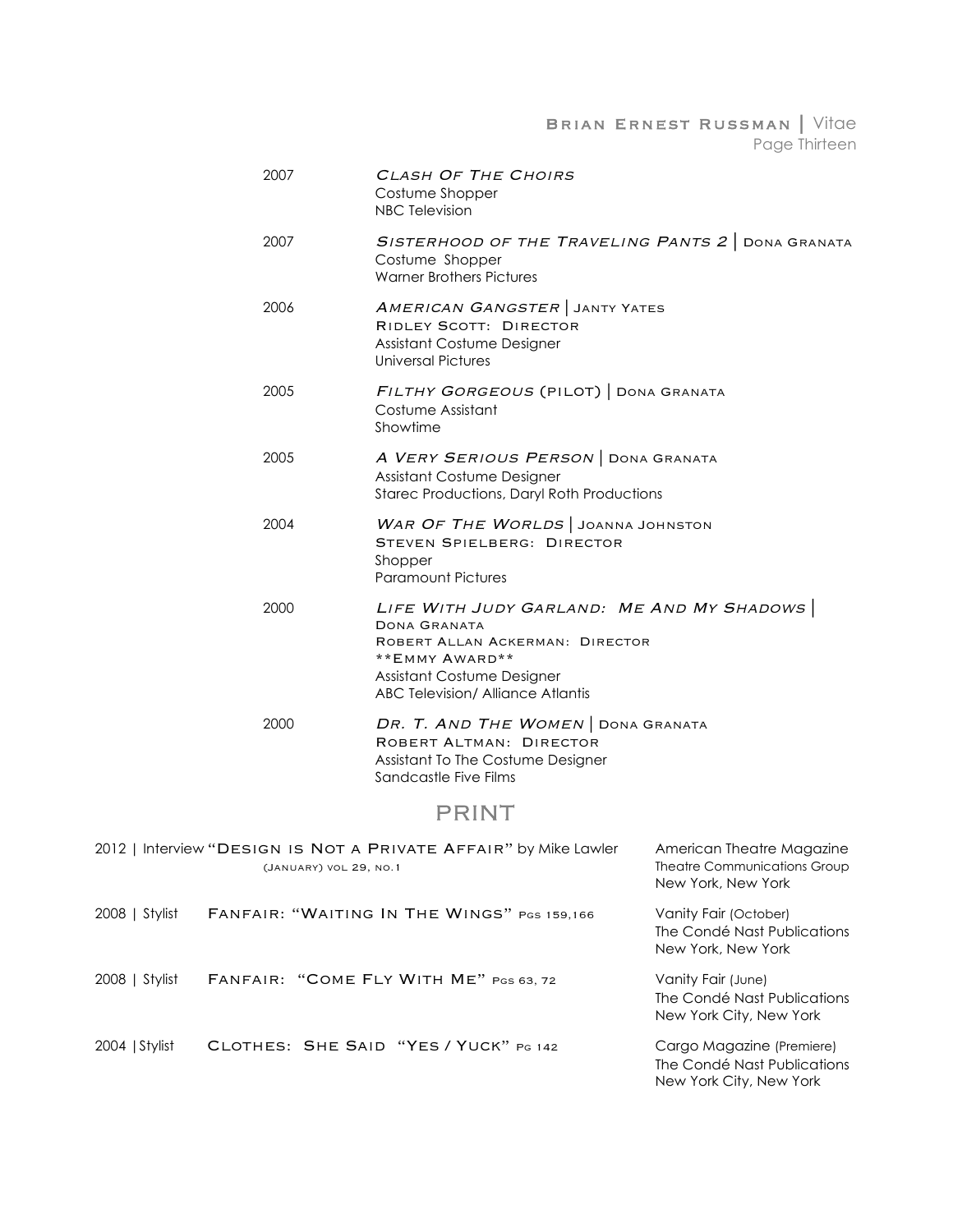#### Brian Ernest Russman | Vitae Page Fourteen

| 2004 Stylist | "PULL UP A CHAIR" PG 91 | Cargo Magazine (May/June)   |
|--------------|-------------------------|-----------------------------|
|              |                         | The Condé Nast Publications |
|              |                         |                             |

2004 |Co-Stylist "Livin' Large: Big Star" (Kirstie Alley) People Magazine (August 9) PGS COVER & 82-94 Time, Inc.

- 2003 | Stylist EDITOR'S PHOTO (RUN WITH EDITOR'S LETTER) Cargo Magazine (Multi-Issues)
- 2002 | Stylist "THE FRENCH CONFECTION" PG 59 New York Magazine (Sept 9)

2001 | Co-Stylist "SWEET SMELL OF SUCCESS" Spot-Co Advertising –<br>(BROADWAY SHOW POSTERS, PROGRAM, MISCELLANEOUS MAILERS) New York City, New York (BROADWAY SHOW POSTERS, PROGRAM, MISCELLANEOUS MAILERS)

1995-97 | Author DRAMA 64-COURSE HANDBOOK University of North Carolina (A University printed handbook to aid class instruction) Chapel Hill, North Carolina

### PRODUCTION

| 2016        | "AMERICAN GODS" (Television)<br>Milliner<br>Episode #109<br><b>Bedford Productions</b>                                                                                                    |                                                                        |
|-------------|-------------------------------------------------------------------------------------------------------------------------------------------------------------------------------------------|------------------------------------------------------------------------|
| 2016        | UTAH SHAKESPEARE FESTIVAL<br>Milliner<br>Cedar City, Utah<br>The Three Musketeers<br>Mary Poppins<br>Much Ado About Nothing                                                               | The Cocoanuts<br>Henry V                                               |
| 2014   2015 | THE SANTA FE OPERA<br>Costume Crafts Head<br>Santa Fe, New Mexico<br>Don Pasquale<br>The Impresario<br>Sun Yet Sen<br>Daughter of the Regiment<br>Salome<br>Cold Mountain (world premier) | Carmen<br>Fidelio<br>Le Rossignol<br>Rigoletto<br>La Finta Giardiniera |
| 2014        | NATIONAL TOUR<br>Milliner<br><b>Really Useful Group</b><br>New York City, New York<br>JosephTechnicolor Dreamcoat (Jennifer Caprio)                                                       |                                                                        |
| 2013        | <b>SECOND STAGE THEATRE</b><br>Milliner<br>New York City, New York<br>Little Miss Sunshine (Jennifer Caprio)                                                                              |                                                                        |

The Condé Nast Publications New York City, New York

New York, New York

The Condé Nast Publications New York City, New York

New York Magazine Holdings New York City, New York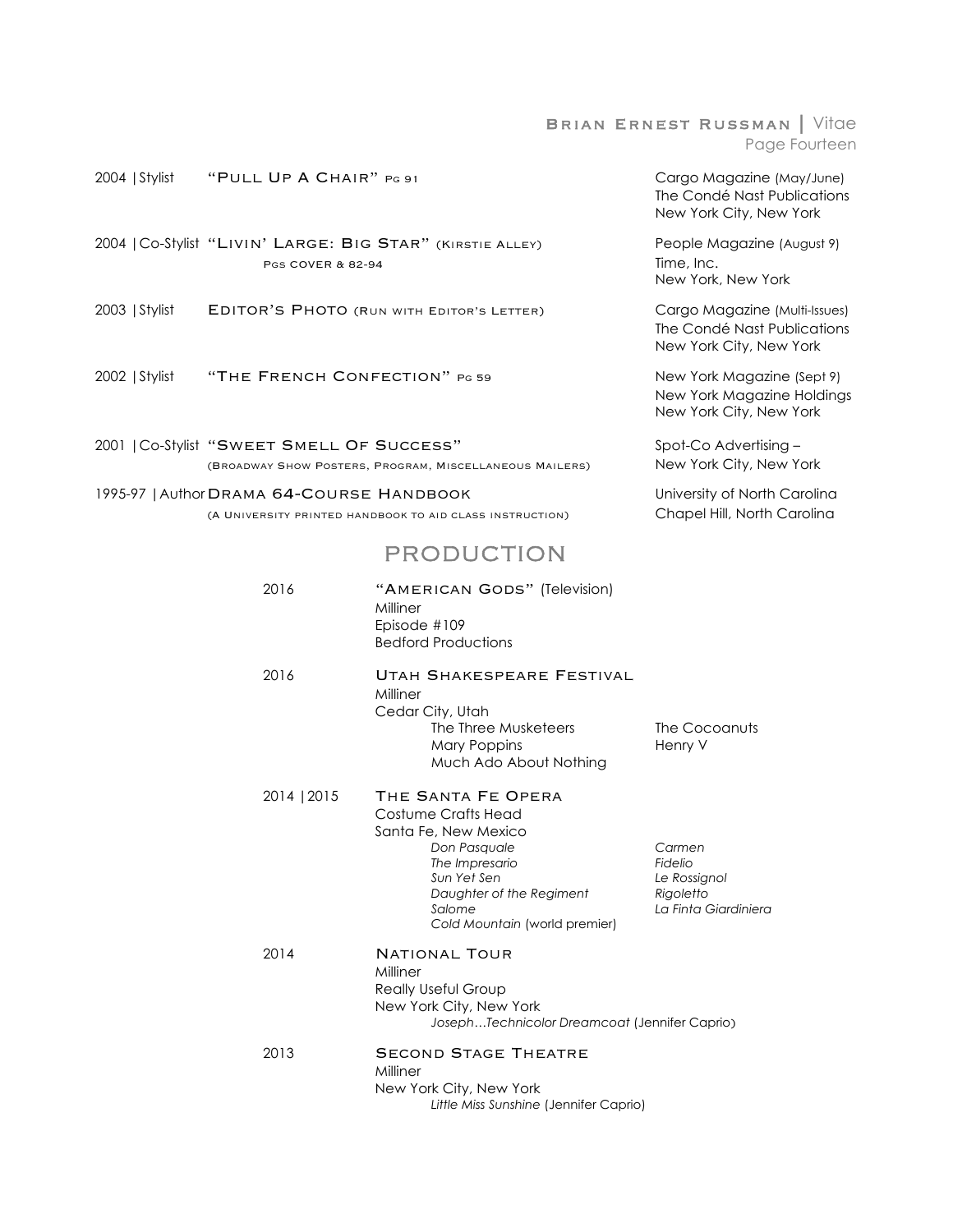#### Brian Ernest Russman | Vitae Page Fifteen

| 2012        | PITTSBURGH PUBLIC THEATRE<br>Milliner<br>Pittsburgh, Pennsylvania<br>1776 (Martha Bromelmeier)                                                            |
|-------------|-----------------------------------------------------------------------------------------------------------------------------------------------------------|
| 2012   2013 | UTAH SHAKESPEARE FESTIVAL<br>Milliner<br>Cedar City, Utah<br>Merry Wives of Windsor<br>Scapin<br>The Green Show<br>King John<br>Peter and the Starcatcher |
| 2011        | CARELLI COSTUMES, INC.<br>Over-Hire Shopper<br>New York City, New York                                                                                    |
| 2010        | PITTSBURGH ART INSTITUTE (local commercial)<br>Stitcher<br>Pittsburgh, Pennsylvania                                                                       |
| 2010        | THE NEXT THREE DAYS (film-Abigail Murray)<br><b>Over-Hire Alterations</b><br>Pittsburgh, Pennsylvania                                                     |
| 2010        | DAN KAMIN (mime artist)<br>Custom Mask Work<br>Pittsburgh, Pennsylvania                                                                                   |
| 2010        | FIRST NIAGARA BANK (local commercial)<br>Craftsperson<br>Pittsburgh, Pennsylvania                                                                         |
| 2009        | RODNEY GORDON, LTD<br>Over-Hire Milliner/Craftsperson<br>New York City, New York<br>Bette Midler, "The Showgirl Must Go On" (Constance Hoffman)           |
| 2005        | CARELLI COSTUMES, INC.<br>Over-Hire Milliner / Craftsperson<br>New York City, New York                                                                    |
| 2004        | <b>ALLEY THEATRE</b><br>Craftsperson<br>Houston, Texas<br>A Funny ThingForum (Constance Hoffman)                                                          |
| 2004        | CARELLI COSTUMES, INC.<br>Over-Hire Milliner / Craftsperson<br>New York City, New York                                                                    |
| 2002        | CARELLI COSTUMES, INC.<br>Over-Hire Milliner / Craftsperson<br>New York City, New York                                                                    |
| 2001        | TRICORNE, LLC<br>Over-Hire Dyer<br>New York City, New York                                                                                                |
|             |                                                                                                                                                           |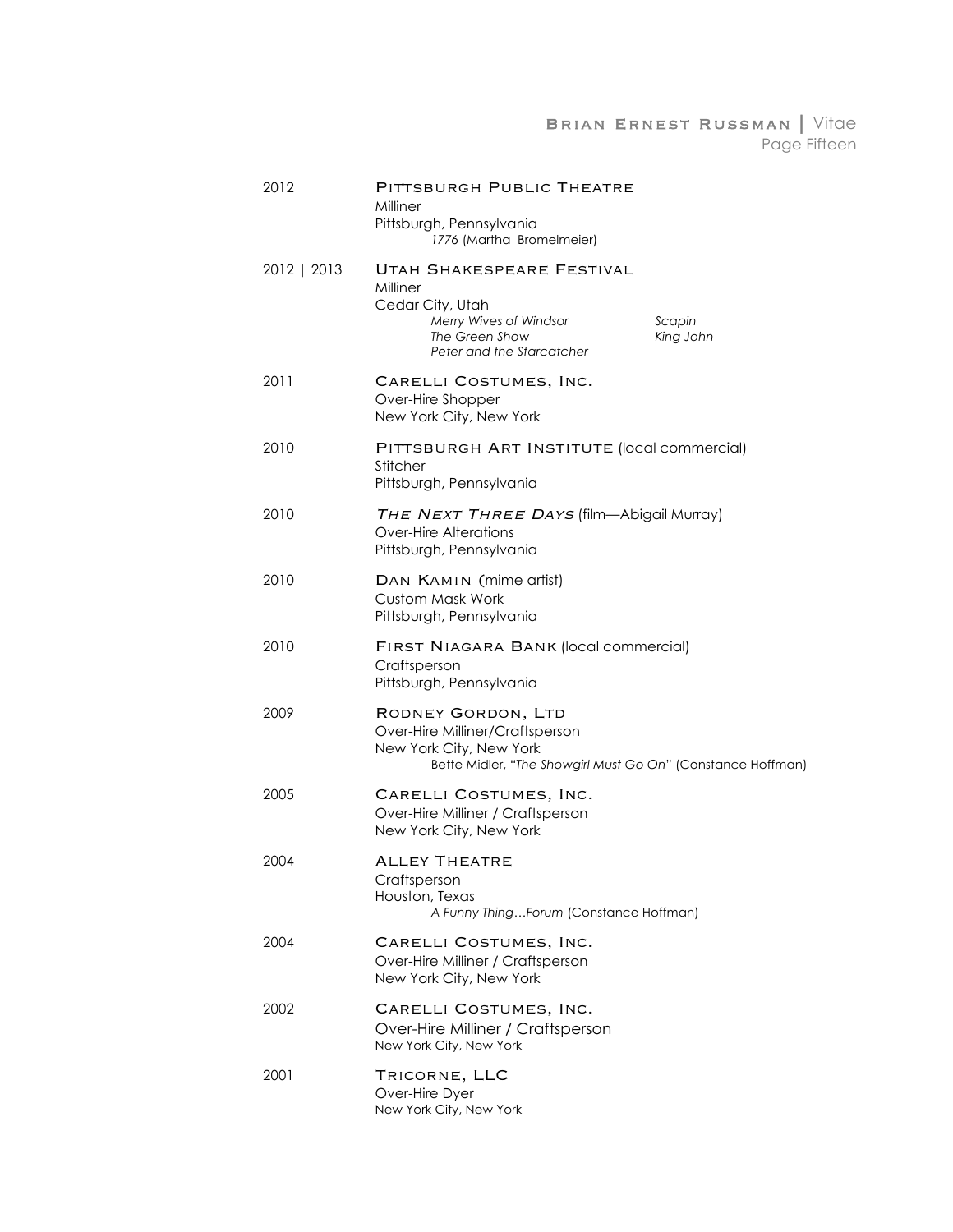Brian Ernest Russman | Vitae Page Sixteen

| 1999      | CARELLI COSTUMES, INC.<br>Over-Hire Milliner / Craftsperson<br>New York City, New York                                                                                                            |                                                               |
|-----------|---------------------------------------------------------------------------------------------------------------------------------------------------------------------------------------------------|---------------------------------------------------------------|
| 1999      | RODNEY GORDON, LTD.<br>Over-Hire Milliner<br>New York City, New York                                                                                                                              |                                                               |
| 1998      | <b>NEW YORK THEATRE WORKSHOP</b><br>Craftsperson<br>Minetta Lane Theatre - New York City, New York<br>The Most Fabulous Story Ever Told (Susan Hilferty)                                          |                                                               |
| 1998      | BARBARA MATERA, LTD.<br>Craftsperson, Work Room Assistant<br>New York City, New York                                                                                                              |                                                               |
| 1998      | THE SHAKESPEARE THEATRE<br>Milliner<br>Washington D.C.<br>(Selected Productions)<br>The Tempest<br>The Merry Wives of Windsor                                                                     | Peer Gynt<br>Othello                                          |
| 1998      | KENNEDY CENTER FOR THE PERFORMING ARTS -<br>YOUTH SERIES<br>Over-Hire Milliner / Craftsperson<br>Washington D.C.<br>Tales Of A Fourth Grade Nothing<br>The Emperor's Nightingale                  | Little Women                                                  |
| 1997      | GEORGE MASON UNIVERSITY<br>Over-Hire Milliner / Craftsperson<br>Fairfax, Virginia<br>Tiger!Tiger!Tiger!<br>Merrily We Roll Along!                                                                 | Crystal                                                       |
| 1997      | <b>ATLANTA BALLET</b><br>Mask Maker<br>Atlanta, Georgia<br>Prizma                                                                                                                                 |                                                               |
| 1996-1997 | THE SANTA FE OPERA<br>Costume Crafts Supervisor<br>Santa Fe, New Mexico<br>(Selected Productions)<br>Don Giovanni<br>The Rake's Progress<br><b>Madame Butterfly</b><br>Arabella<br>Cosi Fan Tutti | Emmeline<br>Daphne<br>Ashoka's Dream<br>La Traviata<br>Semele |
| 1995      | <b>NATIONAL TOUR</b><br>Assistant Fabric Painter (To Jeff Fender)<br>Jekyll And Hyde                                                                                                              |                                                               |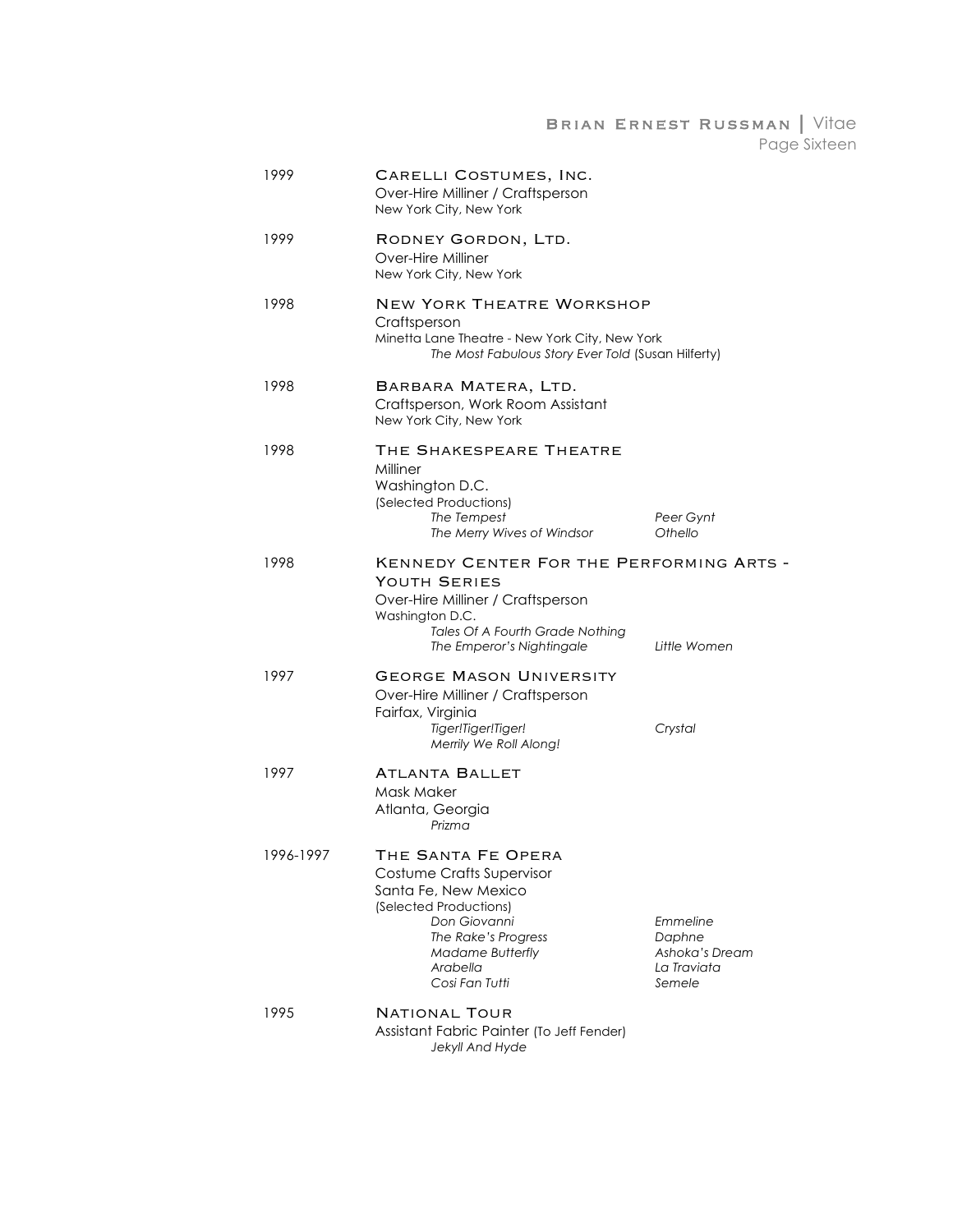#### Brian Ernest Russman | Vitae Page Seventeen

| 1995      | PAPERMILL PLAYHOUSE<br>Milliner<br>Millburn, New Jersey<br>Nine (Gregg Barnes)                                                                                                                                                                                                                |                                                                        |
|-----------|-----------------------------------------------------------------------------------------------------------------------------------------------------------------------------------------------------------------------------------------------------------------------------------------------|------------------------------------------------------------------------|
| 1997      | UTAH SHAKESPEAREAN THEATRE FESTIVAL<br>Milliner<br>Cedar City, Utah<br>Othello<br>Much Ado About Nothing                                                                                                                                                                                      | Henry IV<br>The Greenshow                                              |
| 1994-1997 | PLAYMAKERS REPERTORY COMPANY<br>Costume Craftsperson, Painter, Dyer<br>Chapel Hill, North Carolina<br>(Selected Productions)<br>A Streetcar Named Desire<br>The Nutcracker: A Play<br>Beauty and The Beast (play)<br>The Death Of Papa (premiere)<br>A Perfect Ganesh<br>A Little Night Music | The Seagull<br>Arcadia<br>Cymbeline<br>Othello<br>The Visit<br>Macbeth |
| 1993      | <b>BALLETMET</b><br>Stitcher<br>Columbus, Ohio<br>Giselle                                                                                                                                                                                                                                     |                                                                        |
| 1993      | UTAH SHAKESPEAREAN THEATRE FESTIVAL<br>Sticher, Personal Dresser<br>Cedar City, Utah<br>Cyrano de Bergerac<br>The Merry Wives Of Windsor<br>The Merchant Of Venice                                                                                                                            | King Lear<br><b>Blithe Spirit</b><br>Julius Caesar                     |
| 1993      | CINCINNATI CONSERVATORY OF MUSIC<br>Costume Intern<br>Cincinnati, Ohio                                                                                                                                                                                                                        |                                                                        |
| 1993      | THE SANTA FE OPERA<br>Costume Apprentice<br>Santa Fe, New Mexico                                                                                                                                                                                                                              |                                                                        |
| 1992-1994 | THE OHIO STATE UNIVERSITY<br>Costume Shop Assistant<br>Columbus, Ohio                                                                                                                                                                                                                         |                                                                        |
| 1991      | CONTEMPORARY AMERICAN THEATRE COMPANY<br>Stitcher<br>Columbus, Ohio<br>Stieglitz Loves O'Keefe                                                                                                                                                                                                |                                                                        |
| 1990-1991 | UNIVERSITY OF NEBRASKA - LINCOLN<br>Costume Shop Assistant<br>Lincoln, Nebraska                                                                                                                                                                                                               |                                                                        |
| 1990,1991 | FIRST NIGHT (NEW YEAR'S EVE CELEBRATION)<br>Stage Manager<br>Lincoln, Nebraska                                                                                                                                                                                                                |                                                                        |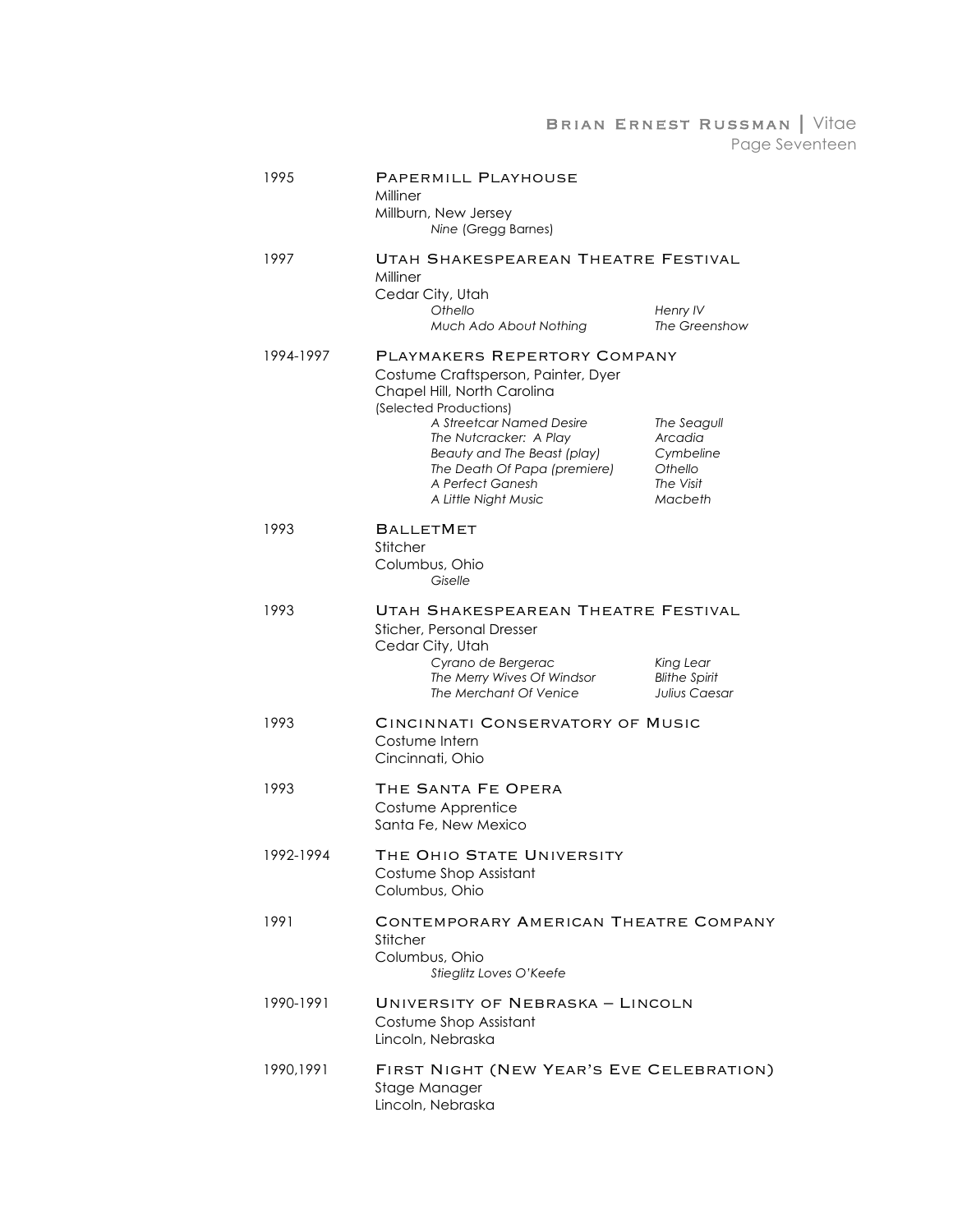Brian Ernest Russman | Vitae Page Eighteen

| 1990       | PENNSYLVANIA CENTRE STAGE<br>Costume Intern<br>State College, Pennsylvania                                                                                       |                                             |
|------------|------------------------------------------------------------------------------------------------------------------------------------------------------------------|---------------------------------------------|
| 1989-1990  | UNIVERSITY OF NEBRASKA - LINCOLN<br><b>Properties Master</b><br>Lincoln, Nebraska                                                                                |                                             |
| 1989,1991  | NEBRASKA REPERTORY THEATRE<br>Stitcher, Wardrobe<br>Lincoln, Nebraska                                                                                            |                                             |
| 1988       | UNIVERSITY OF NEBRASKA - LINCOLN<br>Stage Manager<br>Lincoln, Nebraska<br>Quilters                                                                               |                                             |
| 1988       | NEBRASKA REPERTORY THEATRE<br><b>Assistant Properties Master</b><br>Lincoln, Nebraska                                                                            |                                             |
| 1989, 1991 | NEBRASKA REPERTORY THEATRE<br>Stitcher, Dresser<br>Lincoln, Nebraska<br>(Selected Productions)<br><b>Big River</b><br>Driving Miss Daisy<br>Other People's Money | Cabaret<br><b>Steel Magnolias</b><br>Pippin |
|            | <b>COSTUME DESIGN</b>                                                                                                                                            |                                             |
| 2015       | JH: Mechanics of a Legend<br>Hiawatha Project - Anya Martin-McMillan, Director<br>New Hazlett Theatre<br>Pittsburgh, Pennsylvania                                |                                             |
| 2008       | THE LITTLE FOXES<br>Shakespeare Theatre Of New Jersey<br>Madison, New Jersey                                                                                     |                                             |
| 2007       | THE PLAY'S THE THING<br>Shakespeare Theatre Of New Jersey<br>Madison, New Jersey                                                                                 |                                             |
| 2006       | THE RIVALS<br>Shakespeare Theatre Of New Jersey<br>Madison, New Jersey                                                                                           |                                             |
| 2005       | LIFE OF GALILEO<br>Shakespeare Theatre Of New Jersey<br>Madison, New Jersey                                                                                      |                                             |
| 2004       | BEEHIVE (DEBBIE ALLEN: DIRECTOR)<br>Pre-Broadway Workshop<br>New York City, New York                                                                             |                                             |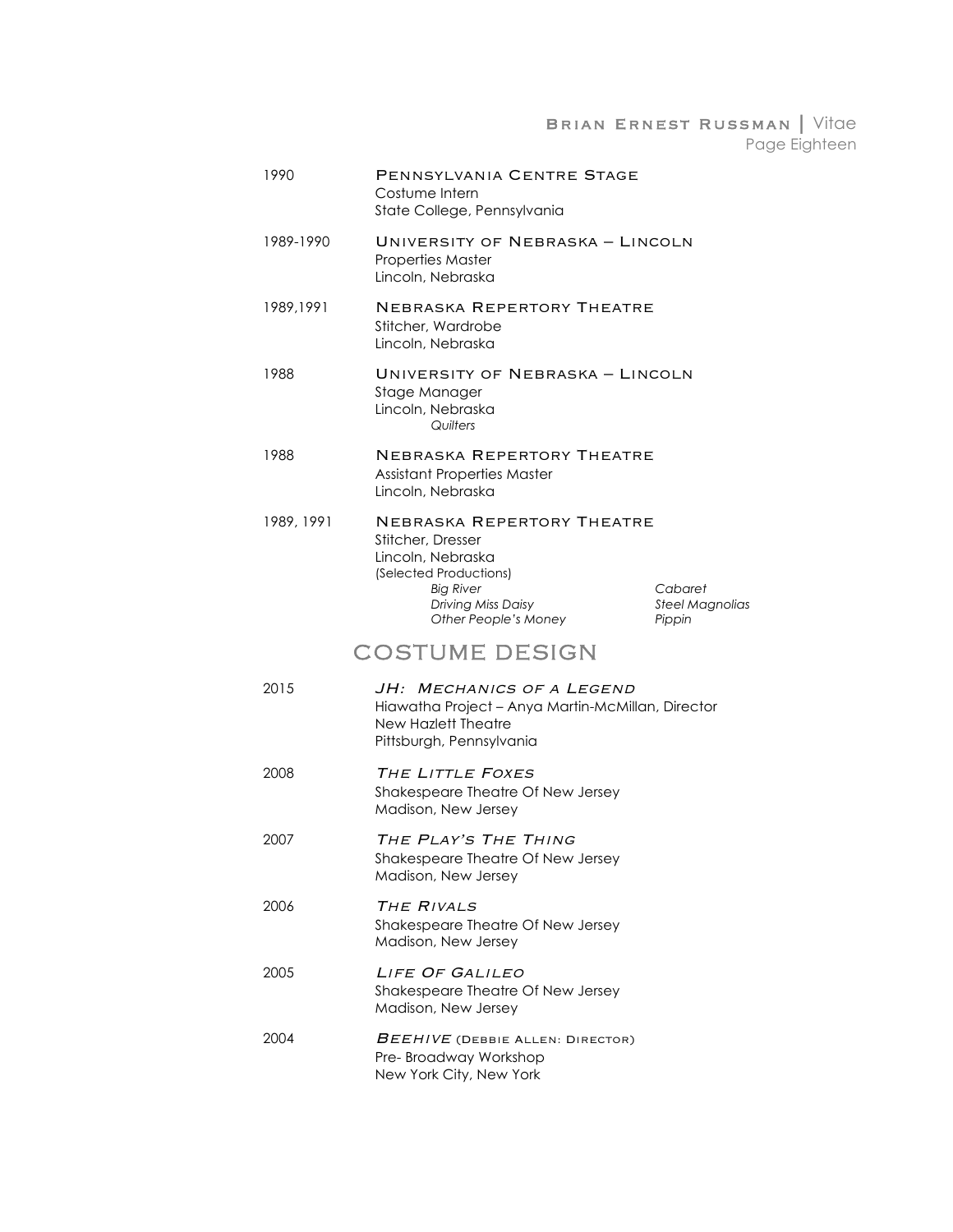Brian Ernest Russman | Vitae Page Nineteen

| 2004 | <b>BOISE</b> (NEW PLAY)<br>Rattlestick Playwrights Theatre<br>New York City, New York                                                                      |
|------|------------------------------------------------------------------------------------------------------------------------------------------------------------|
| 2002 | <b>DEALERS</b><br><b>TheDrillingCompaNY</b><br>New York City, New York                                                                                     |
| 1997 | <b>MEASURE FOR MEASURE</b><br>The Shakespeare Theatre Young Co.<br>Washington D.C.                                                                         |
| 1997 | <b>MOLLY SWEENEY</b><br><b>Playmakers Repertory Company</b><br>Chapel Hill, North Carolina                                                                 |
| 1996 | THE HYACINTH MACAW CAUCASIAN CHALK CIRCLE<br>AN EVENING OF OPERA SCENES   THE FIFTH OF JULY<br>University Of North Carolina<br>Chapel Hill, North Carolina |
| 1994 | AND A NIGHTINGALE SANG   DEATHTRAP<br>Porthouse Theatre Company<br>Kent, Ohio                                                                              |
| 1993 | A PICKET FENCE, TWO KIDS AND A DOG NAMED SPOT<br>Grandparents' Living Theatre<br>Columbus, Ohio                                                            |
|      | <b>SCENIC DESIGN</b>                                                                                                                                       |
| 1993 | A PICKET FENCE, TWO KIDS AND A DOG NAMED SPOT<br>Grandparents' Living Theatre                                                                              |

# CONTINUED EDUCATION

Columbus, Ohio

| LOST-WAX CAST RINGS |                                                                                          | Society for Contemporary Craft Pittsburgh, Pennsylvania<br>A two day workshop exploring the fundamentals of the lost-Wax casting process taught<br>by local jewelry artist and California University instructor Jim Bové. |                          | 2012 |
|---------------------|------------------------------------------------------------------------------------------|---------------------------------------------------------------------------------------------------------------------------------------------------------------------------------------------------------------------------|--------------------------|------|
|                     | <b>FASHION MILLINERY COURSE</b><br>sisal, and sinamay blocking and finishing techniques. | Ming's House of Fashion<br>A weeklong intensive focused on fashion millinery practices including flat pattern, fur felt,                                                                                                  | Richmond, Virginia       | 2011 |
| THE ART OF SHIBORI  |                                                                                          | Society For Contemporary Craft Pittsburgh, Pennsylvania<br>A two-day workshop exploring several major techniques utilized in the art of shibori.                                                                          |                          | 2011 |
|                     | <b>30-HOUR OSHA TRAINING</b>                                                             | Carnegie Mellon University<br>A semester long course that focused on general industry safety and health matters.                                                                                                          | Pittsburgh, Pennsylvania | 2010 |
| <b>NUNO FELTING</b> | techniques led by local Felt Artist Annie Lawrence.                                      | Society For Contemporary Craft Pittsburgh, Pennsylvania<br>A one-day intensive workshop on basic nuno (combination of silk and wool) felting                                                                              |                          | 2010 |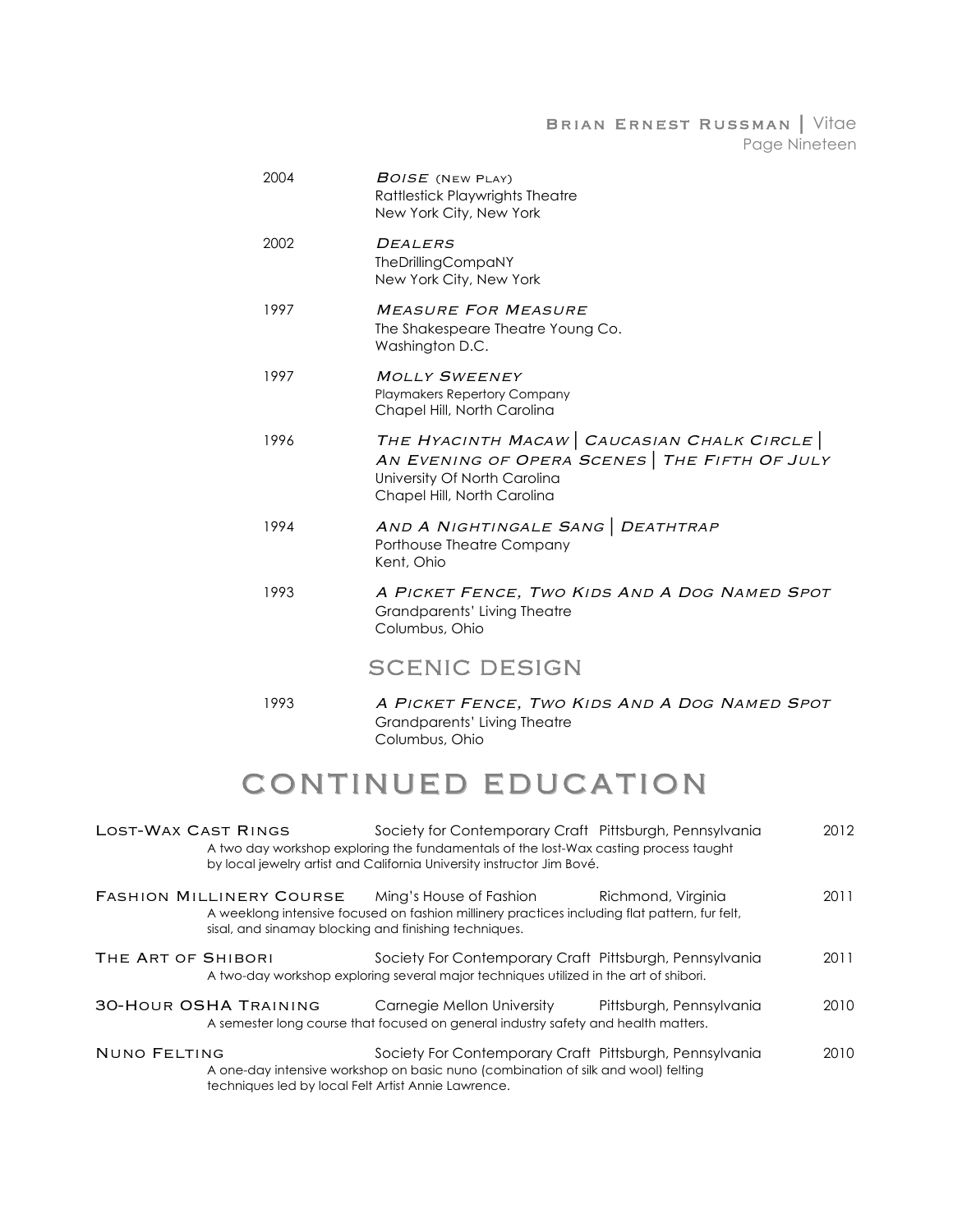### Brian Ernest Russman | Vitae Page Twenty

|                            | <b>INTRODUCTION TO SILKSCREEN</b> Society For Contemporary Craft Pittsburgh, Pennsylvania<br>A one-day course focusing on basic techniques in silkscreen including proper printing practices.<br>This workshop was taught by local artist Casey Droege.                                                                                                      | 2010 |
|----------------------------|--------------------------------------------------------------------------------------------------------------------------------------------------------------------------------------------------------------------------------------------------------------------------------------------------------------------------------------------------------------|------|
|                            | <b>ADVANCED NUNO FELTING</b><br>Society For Contemporary Craft Pittsburgh, Pennsylvania<br>A one-day workshop on advanced Nuno felt techniques led by local and international<br>Felt Artist Annie Lawrence                                                                                                                                                  | 2010 |
| WET FELT WORKSHOP          | Society For Contemporary Craft Pittsburgh, Pennsylvania<br>A three-day course featuring a variety of wet felting techniques and the dyeing of raw<br>wool taught by International Fibers Artist Chad Alice Hagen                                                                                                                                             | 2010 |
| <b>INTRODUCTION TO PMC</b> | Society For Contemporary Craft Pittsburgh, Pennsylvania<br>A one-day workshop introducing participants to basic skills, tools, and techniques used<br>in the creation of Precious Metal Clay jewelry. This class was taught by certified Precious<br>Metal Clay artist Donna Penoyer.                                                                        | 2010 |
| <b>PMC RINGS</b>           | Society For Contemporary Craft Pittsburgh, Pennsylvania<br>A one-day workshop introducing participants to advanced Precious Metal Clay jewelry;<br>topics included bezels, setting of stones, sizing of rings. This workshop was taught by certified<br>Precious Metal Clay artist Donna Penoyer.                                                            | 2010 |
|                            | <b>PRIVATE SILK PAINTING LESSONS Society For Contemporary Craft Pittsburgh, Pennsylvania</b><br>Private hands-on lesson with renowned fiber artist C. Pazia Mannella who teaches in the<br>Fibers and Materials Studies Area at Temple University in Philadelphia, Pennsylvania.                                                                             | 2010 |
|                            | SURFACE MODIFICATION USING SILICONE CAULK<br>University of North Carolina<br>Chapel Hill, North Carolina<br>A weekend workshop on 'out-of-the-box' surface modification techniques utilizing silicone caulk.<br>This class was taught by Janet Bloor from Euro-Co Costumes in New York City.                                                                 | 1996 |
|                            | DECORATIVE ARTS (BEADING, RIBBON TRIM, FABRIC FLOWERS)<br>University of North Carolina<br>Chapel Hill, North Carolina<br>A weekend long workshop teaching costume adornment techniques including beading, dyeing,<br>decorative ribbon trims and handmade flowers. This workshop was taught by Polly Kinney from<br>Barbara Matera Limited in New York City. | 1995 |
|                            | <b>SERVICE</b>                                                                                                                                                                                                                                                                                                                                               |      |
|                            | <b>NATIONAL</b>                                                                                                                                                                                                                                                                                                                                              |      |
| 2016                       | <b>USITT YOUNG DESIGNER'S FORUM REVIEWER</b><br>National Convention   Salt Lake City, Utah                                                                                                                                                                                                                                                                   |      |
| 2015                       | PROMOTION AND TENURE RESPONDENT, DR. SARAH MCCARROLL<br>Georgia Southern University   Statesboro, Georgia                                                                                                                                                                                                                                                    |      |
| 2014                       | <b>USITT YOUNG DESIGNER'S FORUM REVIEWER</b><br>National Convention   Fort Worth, Texas                                                                                                                                                                                                                                                                      |      |

- 2012 KENNEDY CENTER AMERICAN COLLEGE THEATRE FESTIVAL REGION 2 Respondent for the Hair and Makeup Award Competition
- 2011 USITT Young Designer's Forum Reviewer National Convention | Charlotte, North Carolina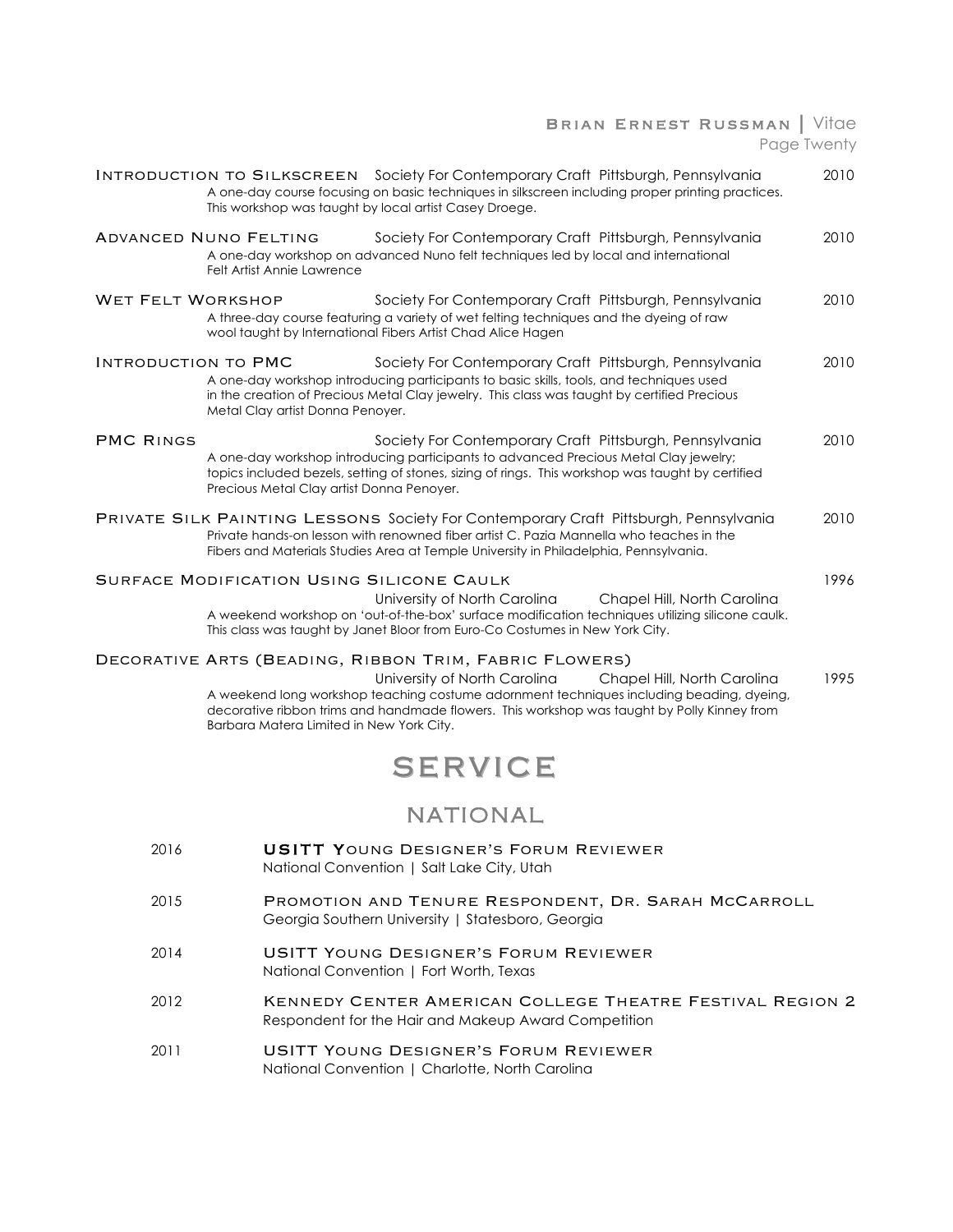#### Brian Ernest Russman | Vitae Page Twenty-One

- 2010 USITT Young Designer's Forum Reviewer National Convention | Kansas City, Missouri
- 2010-14 CMU Design & PTM Representative at USITT Conference Represented the School of Drama at the school booth at the USITT National **Conferences**

### COMMUNITY

- 2014 Gay For Good (G4G) Community Volunteer "Gay for Good aims to energize and mobilize the LGBT community to interact with the greater community by volunteering our time to various social welfare and environmental service projects."
- 2011 Guest Judge: The Fairchild Challenge I was a judge for this competition that evaluated Pittsburgh area high school student groups on their creation of an "Olympic Wreath" holding the groups' mission of ecology and conservancy at heart. Local winners were passed on to National competition. The Phipps Conservatory is a satellite partner for The Fairchild Challenge, "a multidisciplinary, standards-based, environmental education program designed and initiated at the Fairchild Tropical and Botanic Garden in Miami, Florida."
- 2011 Waffle Shop "Master of None" Guest 'specialist' in trauma makeup on a web-cam series teaching a local resident new and interesting skills. I taught Dave Malehorn, University of Pittsburgh Cancer Center, how to apply scars, cuts, and three-dimensional wounds.
- 2010 Tour and Lecture of Historic Clothing Collection Provided a guided and lectured tour of the Carnegie Mellon University Historic Clothing collection to students in the Fashion History course in the Fashion Department at the Art Institute of Pittsburgh. This lecture was intended to help students to identify and appreciate period garments as research and inspiration tools.

### CARNEGIE MELLON UNIVERSITY SCHOOL OF DRAMA

- 2016 **SEARCH COMMITTEE** Served as a member of the Search Committee to select a new staff draper.
- 2016 **SEARCH COMMITTEE** Served as a member of the Search Committee to select a new staff member: Costume Studio Manager, Tiia Torchia Lager.
- 2015 **SEARCH COMMITTEE** Served as a member of the Search Committee to select a new staff member: Staff Draper, Grace Keenan
- 2015 **SEARCH COMMITTEE** Served as Chair of the Search Committee to select a new faculty member: Associate Professor of Costume Production, Hugh Hanson.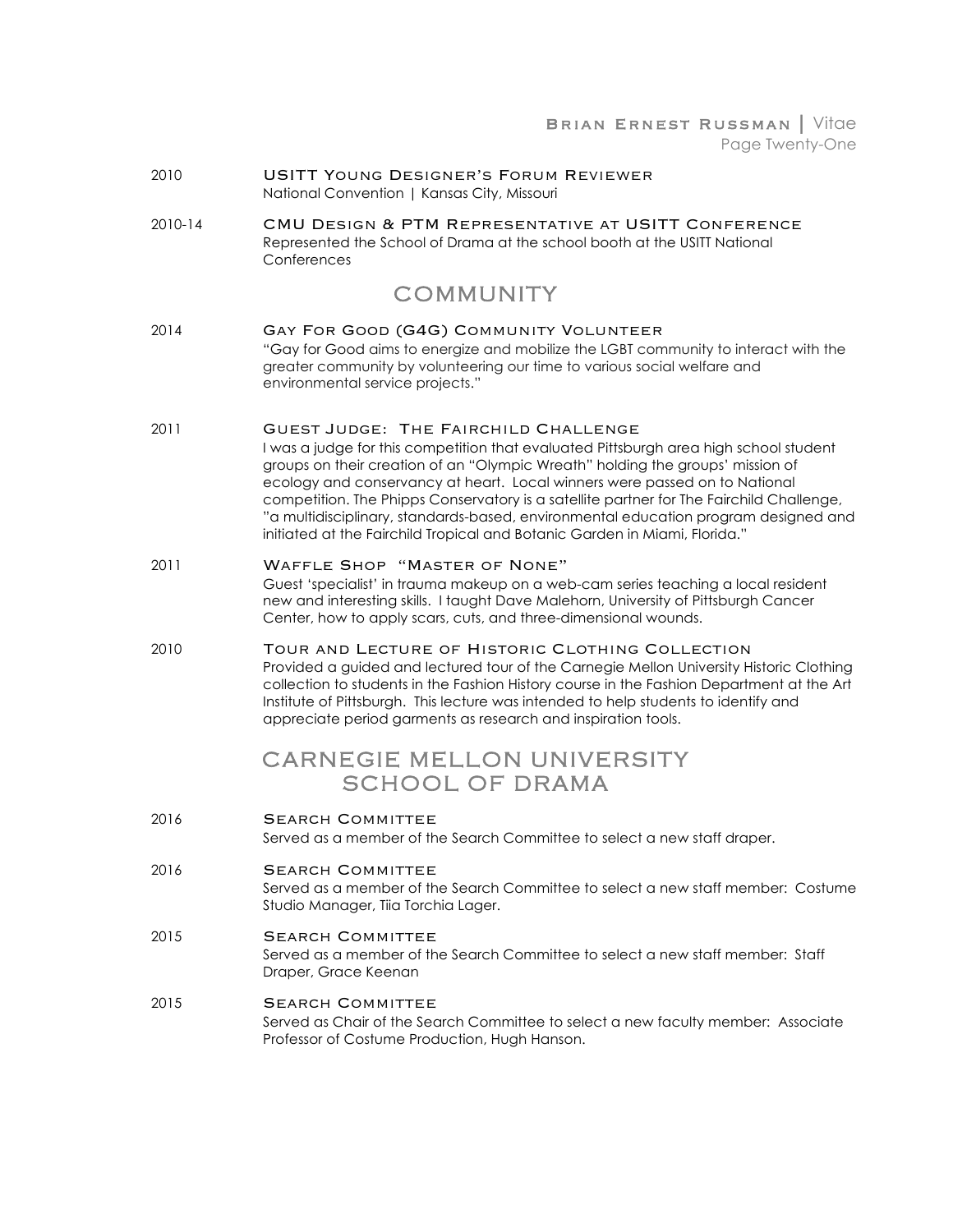#### BRIAN ERNEST RUSSMAN | Vitae Page Twenty-Two

| $2014 - 15$ | <b>SCHOOL OF MUSIC MAKEUP CONSULTANT</b><br>Taught workshops on makeup application to groups of students performing in the<br>season's operas. Groups of 15-20 students were advised on simple makeup<br>applications and effectually helping to convey character through makeup.                                                                                                                                                                                                                                                                                                                                                                               |
|-------------|-----------------------------------------------------------------------------------------------------------------------------------------------------------------------------------------------------------------------------------------------------------------------------------------------------------------------------------------------------------------------------------------------------------------------------------------------------------------------------------------------------------------------------------------------------------------------------------------------------------------------------------------------------------------|
| 2014        | DISNEY RECRUITER<br>Organized a representative, Juliana Holcomb, Recruiter, Disney Campus Recruitment,<br>Walt Disney Parks and Resorts, to come in and speak with students regarding<br>opportunities within the Walt Disney organization.                                                                                                                                                                                                                                                                                                                                                                                                                     |
| 2014        | <b>SENIOR SHOWCASE FASHION ADVISOR</b><br>Advised Senior actors as to fashion choices suitable for interviews and presentation of<br>their Senior Showcase materials.                                                                                                                                                                                                                                                                                                                                                                                                                                                                                           |
| 2014        | <b>SEARCH COMMITTEE</b><br>Served as a member of the Search Committee to select a new faculty<br>member: Associate Professor of Stage Management, Molly McCarter.                                                                                                                                                                                                                                                                                                                                                                                                                                                                                               |
| 2014        | <b>SEARCH COMMITTEE</b><br>Served on the committee that interviewed and hired a replacement staff draper,<br>Lindsey Slaugh.                                                                                                                                                                                                                                                                                                                                                                                                                                                                                                                                    |
| 2016        | <b>CARNEGIE MELLON'S SHAKESPEARE</b><br>Helped plan and develop displays for the Posner Center featuring costume props and<br>other paraphernalia from past productions of Shakespeare's plays as performed on the<br>Carnegie Mellon University stages with history librarian Mary Catharine Johnsen.                                                                                                                                                                                                                                                                                                                                                          |
| $2015 -$    | BERKMAN FACULTY DEVELOPMENT GRANT COMMITTEE<br>The Berkman Faculty Development Fund is a small grants program (up to \$10,000 for a<br>3-year period) in support of professional development. The Berkman program was<br>established to help support projects that would otherwise be difficult to fund. The<br>program is directed primarily to junior faculty whose access to external support is less<br>substantially developed and to faculty working in generally under-funded areas. In<br>cases where a specific need is well documented, grants may be made to senior<br>faculty and those working in fields that more easily attract outside support. |
| 2013        | NOMINATOR, BARBARA MATERA AWARD FOR COSTUME MAKING<br>Nominated Carnegie Mellon Costume Production student Sophie Hood for the Barbara<br>Matera Award for Costume Making. While I am confident in this student's ability, she<br>was not chosen to receive the award.                                                                                                                                                                                                                                                                                                                                                                                          |
| 2013        | DISNEY RECRUITER<br>Organized a representative, Catherine O'Brien, Recruiter, Disney Campus Recruitment,<br>Walt Disney Parks and Resorts, to come in and speak with students regarding<br>opportunities within the Walt Disney organization.                                                                                                                                                                                                                                                                                                                                                                                                                   |
| 2013        | BARBARA ANDERSON GALA COMMITTEE<br>I was a member of this committee organized to celebrate the career of Barbara Anderson upon<br>retirement after 42 years of service to the School and the University.                                                                                                                                                                                                                                                                                                                                                                                                                                                        |
| 2013        | <b>SEARCH COMMITTEE</b><br>Served as a member of the Search Committee to select a new faculty<br>member: Associate Professor of Costume Design, Suttirat Larlarb.                                                                                                                                                                                                                                                                                                                                                                                                                                                                                               |
|             |                                                                                                                                                                                                                                                                                                                                                                                                                                                                                                                                                                                                                                                                 |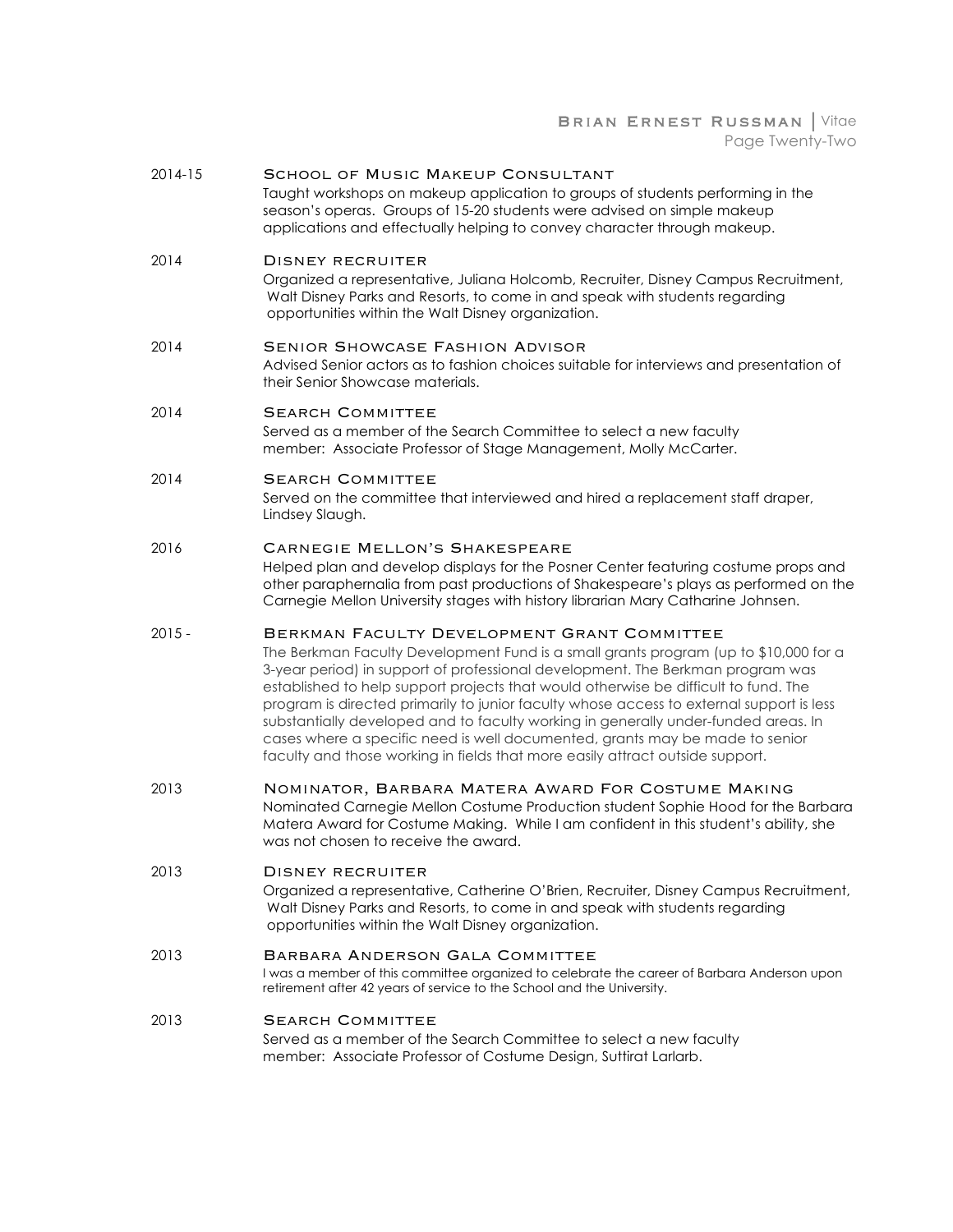BRIAN ERNEST RUSSMAN | Vitae Page Twenty-Three

2013 **SEARCH COMMITTEE** Served on the committee that interviewed and hired new Wardrobe

Supervisor/Rentals Coordinator Jennifer Marks.

#### 2013 **SEARCH COMMITTEE**

Served as a member of the Search Committee to select an interim staff Draper: Lindsey Slaugh.

2012- Carnegie Mellon University USITT Convention Display I was in charge of re-organizing the Carnegie Mellon University School of Drama booth that is utilized at the USITT Convention each year to draw prospective students by providing a clear identity for the School and its work. This display set-up is still in use.

#### 2012- "Five Things" Brochures

I organized and saw to print the new area descriptive handouts featuring the "Five Things You Should Know…." layout. The handouts outline the highlights of each area and the back features a current program of study. These are currently still used and are given to all incoming students and are also featured at our booths at USITT and SETC conventions.

2012-2014 Carnegie Mellon University Faculty Senate Member

I served a two year term with this organization which "In accordance with normal practice at major institutions of higher education in the United States, the professionals constituting the faculty bear a primary responsibility for all matters of educational and research policy and of academic freedom. As a means of discharging this responsibility, a chief purpose of the Faculty Organization is to examine these matters and formulate recommendations to the president and other appropriate persons."

#### 2012|13 Lab Review Committee

Served on the Committee which chose the School of Drama season including *The Rivals*, *Angels in America, Part One: Millennium Approaches*, *Spring Awakening*, and *Romeo and Juliet*.

#### 2011 **SEARCH COMMITTEE**

Served as a member of the Search Committee to select an additional faculty member: Associate Professor of Stage Management, Tayneshia Jefferson.

2011 Senior Showcase Fashion Advisor Advised Senior actors as to fashion choices suitable for interviews and presentation of their Senior Showcase materials.

#### 2011 54-267|867 Sound Design 1

Molded and cast ears for binaural heads outfitted with homemade microphones intended for experimentation with production archival recordings that capture spatial audio rather than standard stereo capture.

### 2010 TAKE YOUR SONS AND DAUGHTERS TO WORK<br>Participated in the Carnegie Mellon University recognition of this national event. I

taught a workshop on block printing. Students learned the basic principles of block print and then created simple blocks and printed a t-shirt to take with them.

#### 2010 Nominator, Young Designer's Forum

Nominated three Carnegie Mellon costume design students for inclusion in the Young Designer's Forum. Two of the three were selected to participate.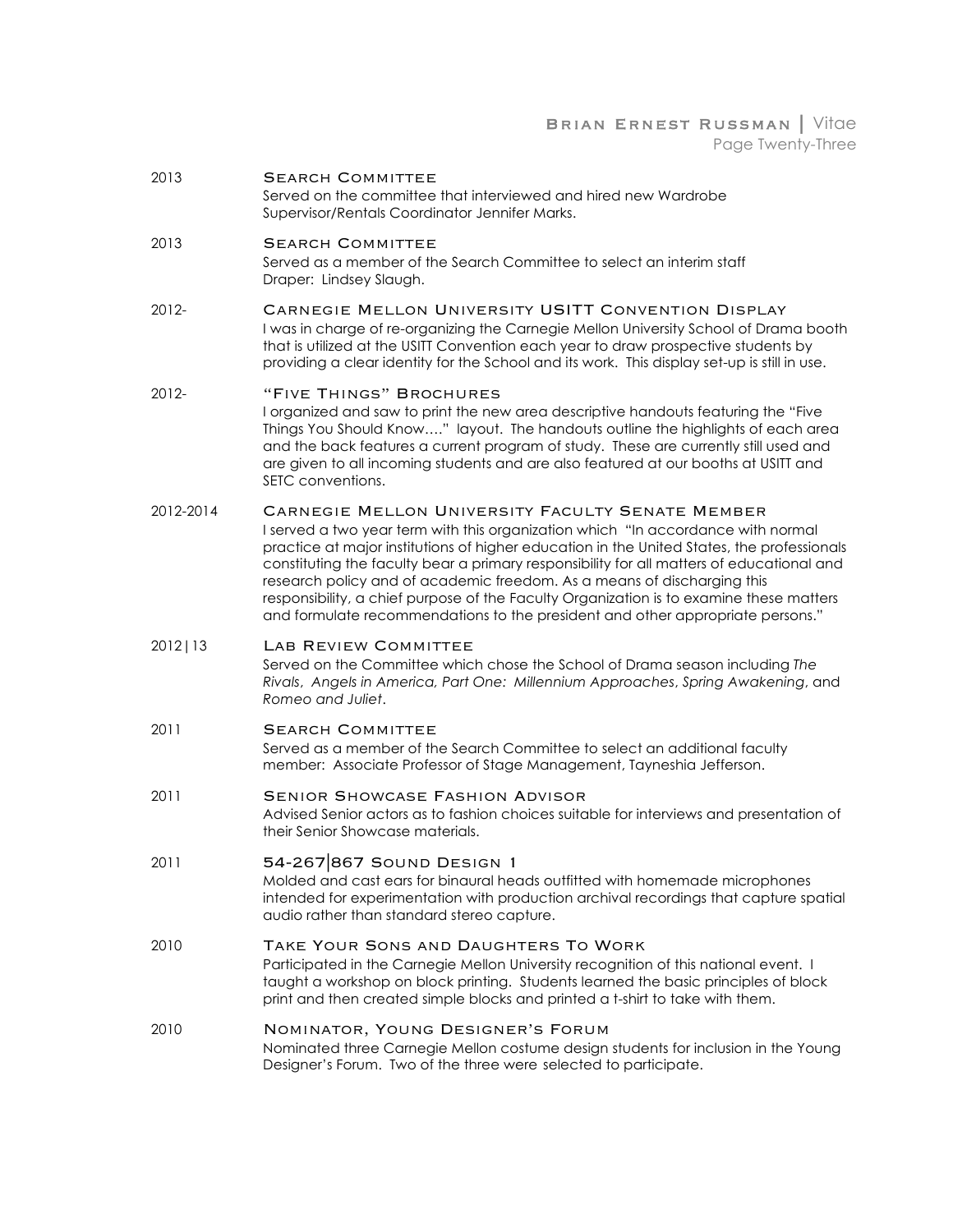#### Brian Ernest Russman | Vitae Page Twenty-Four

- 2010 Nominator, Zelma H. Weisfeld Award Nominated two Carnegie Mellon costume design students for this national award. One of these students was the recipient of this award. 2009-2015 Design Showcase Preparation Helped to prepare graduating undergraduate and graduate students for end of year Showcase activities through individual conferences and by taking part in Professional Preparation workshops. 2010 PITTSBURGH OOAK (ONE OF A KIND) A sales booth conducted during School of Drama Playground week, which sold student, faculty and staff, generated crafts. Proceeds from the booths (held at two Playground events) went to support student travel and accommodations to the 2011 Prague Quadrennial. 2009 **SEARCH COMMITTEE** Served on the committee that interviewed and hired new Wardrobe Supervisor/Rentals Coordinator Amanda Jenkins. AREA 2010 **COSTUME PRODUCTION PROGRAM** Together with colleague Susan Tsu presented to the University Council a prospectus outlining the development of a new degree line (Costume Production) within the School of Drama. This proposal was accepted and the program is currently in place. 2009-2015 Costume Forum Susan Tsu, Professor of Costume Design, and I host this weekly lunchtime gathering of Costume Design and Production students to talk about pertinent topics not otherwise covered in the classroom. We also take this opportunity to introduce students to as many local and visiting guests as possible. 2009-2015 Prospective Student Interviews Participated in the process of interviewing prospective undergraduate and graduate students during local weekend interview sessions. AWARDS 2010-11 Wimmer Grant (Grant For The Development Of Teaching) Carnegie Mellon University Pittsburgh, Pennsylvania 2001 PRIMETIME EMMY AWARD Life With Judy Garland: ME AND MY SHADOWS - NIGHT ONE Assistant Costume Designer 1993 USITT Young Designers Forum Participant National USITT Convention Nashville, Tennessee
	- 1993 OUTSTANDING STUDENT COSTUME DESIGN USITT Ohio Section